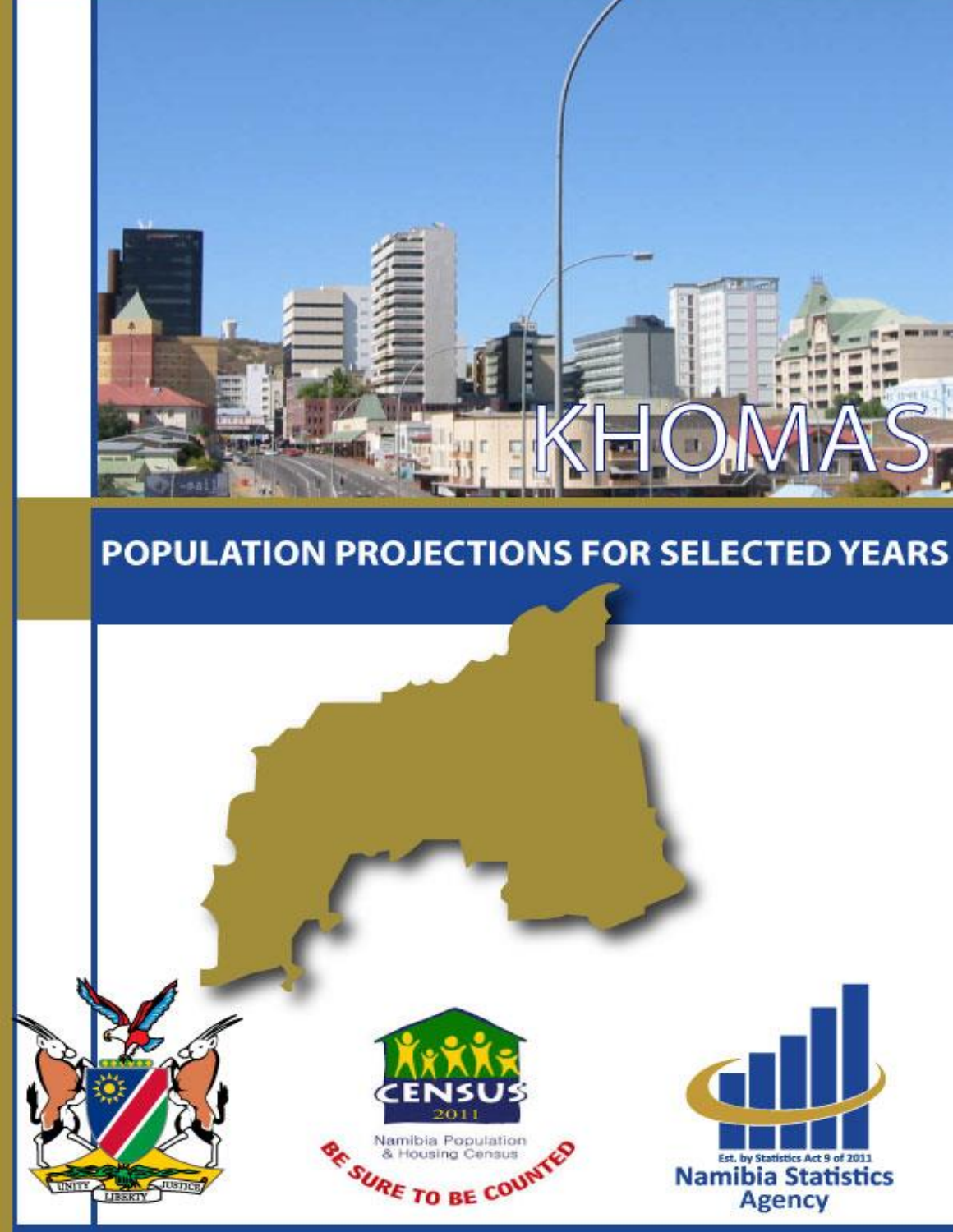#### **MISSION STATEMENT**

"In a coordinated manner produce and disseminate relevant, quality and timely statistics that are fit-forpurpose in accordance with international standards and best practice"

### **VISION STATEMENT**

"Be a high performance institution in statistics delivery"

## **CORE VALUES**

Performance

Integrity

Service focus

Transparency

Accuracy

Partnership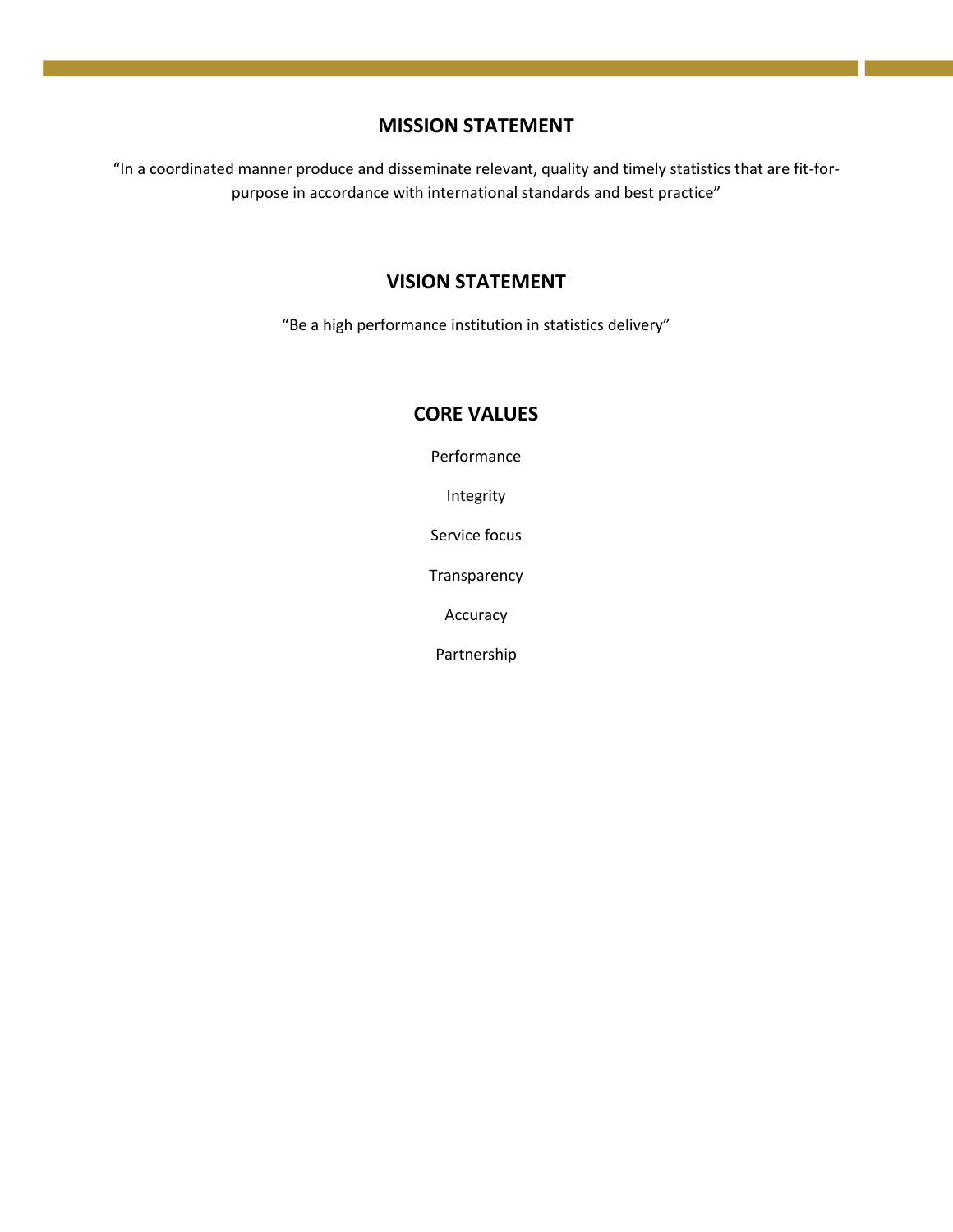#### **FOREWORD**

Information about future population is an important prerequisite for any objective and realistic development plan. Population projections provide information on the total population, age and sex structure of the future population of a country. Such information is essential for the formulation of national development programmes, as well as monitoring and evaluating the implementation of all development plans and programs at national and regional levels.

These tables forms part of the population projection report, as not all tables were presented in the projection report. The information presented herein is on total population for selected year's i.e. 2014, 2015, 2016, 2017, 2018 and 2030. Thus, tables for other years not provided herein as well as in the population projection report will be made available to users on request. The tables presented herein are for "Medium" variant. The Medium variant assumes that the population has a normal growth rate. We are hopeful that users will find the information useful for decision making and planning purposes.

DR. JOHN STYTLER STATISTICIAN GENERAL NAMIBIA STATISTICS AGENCY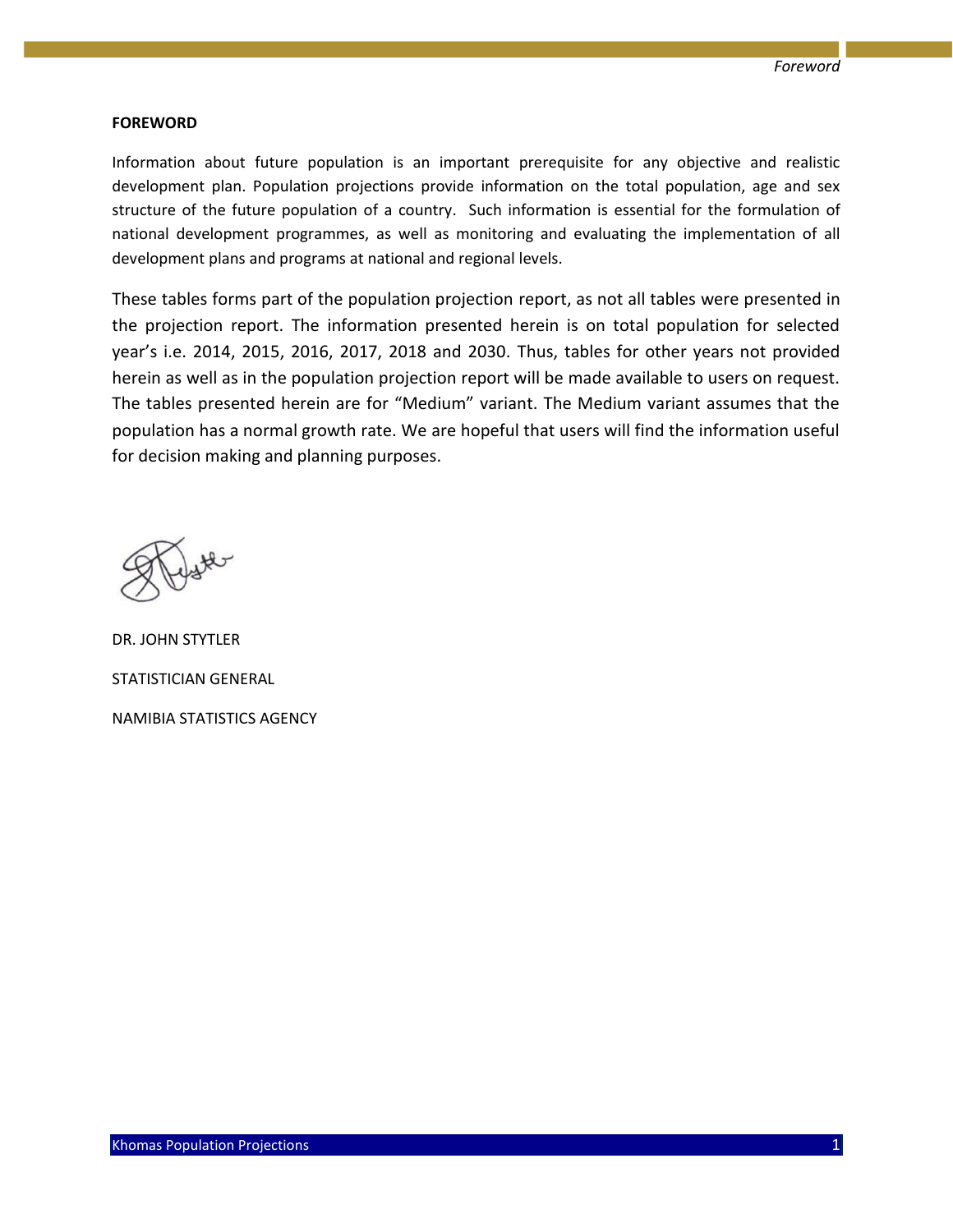|                |          |         | Table 1 Knothas Frojected Population by Jex and Jingle Age - 2014 |        |          |      |             |
|----------------|----------|---------|-------------------------------------------------------------------|--------|----------|------|-------------|
| Age            | Both Sex | Male    | Female                                                            | Age    | Both Sex |      | Male Female |
| Total          | 384 893  | 191 008 | 193 885                                                           |        |          |      |             |
| 0              | 11142    | 5645    | 5497                                                              | 40     | 5247     | 2702 | 2545        |
| $\mathbf 1$    | 10675    | 5409    | 5266                                                              | 41     | 4943     | 2545 | 2398        |
| $\overline{2}$ | 10 188   | 5 1 6 3 | 5025                                                              | 42     | 4663     | 2397 | 2266        |
| 3              | 9 1 8 2  | 4652    | 4530                                                              | 43     | 4 4 0 4  | 2259 | 2145        |
| 4              | 7891     | 3 9 8 0 | 3911                                                              | 44     | 4 1 6 5  | 2136 | 2029        |
| 5              | 7 1 1 4  | 3588    | 3526                                                              | 45     | 3921     | 2009 | 1912        |
| 6              | 6576     | 3 3 1 6 | 3 2 6 0                                                           | 46     | 3681     | 1889 | 1792        |
| $\overline{7}$ | 6 2 1 1  | 3 1 2 4 | 3 0 8 7                                                           | 47     | 3 4 5 5  | 1778 | 1677        |
| 8              | 5943     | 2980    | 2963                                                              | 48     | 3 2 4 7  | 1678 | 1569        |
| 9              | 5729     | 2859    | 2870                                                              | 49     | 3054     | 1587 | 1467        |
| 10             | 5 5 5 7  | 2751    | 2806                                                              | 50     | 2868     | 1497 | 1371        |
| 11             | 5 4 4 9  | 2671    | 2778                                                              | 51     | 2684     | 1400 | 1284        |
| 12             | 5 4 0 3  | 2621    | 2782                                                              | 52     | 2 5 0 8  | 1305 | 1203        |
| 13             | 5 4 8 4  | 2649    | 2835                                                              | 53     | 2 3 4 1  | 1205 | 1136        |
| 14             | 5 5 8 9  | 2688    | 2 9 0 1                                                           | 54     | 2 1 8 0  | 1115 | 1065        |
| 15             | 5757     | 2742    | 3 0 1 5                                                           | 55     | 2029     | 1030 | 999         |
| 16             | 5961     | 2 7 9 4 | 3 1 6 7                                                           | 56     | 1881     | 953  | 928         |
| 17             | 6 1 4 7  | 2827    | 3 3 2 0                                                           | 57     | 1742     | 887  | 855         |
| 18             | 6 2 0 4  | 2798    | 3 4 0 6                                                           | 58     | 1609     | 828  | 781         |
| 19             | 6 2 5 8  | 2 7 8 3 | 3 4 7 5                                                           | 59     | 1485     | 772  | 713         |
| 20             | 6761     | 3025    | 3736                                                              | 60     | 1356     | 704  | 652         |
| 21             | 7800     | 3570    | 4 2 3 0                                                           | 61     | 1 2 2 1  | 621  | 600         |
| 22             | 9055     | 4 2 4 6 | 4 8 0 9                                                           | 62     | 1089     | 536  | 553         |
| 23             | 10 239   | 4884    | 5 3 5 5                                                           | 63     | 981      | 467  | 514         |
| 24             | 11 087   | 5 3 4 8 | 5739                                                              | 64     | 892      | 410  | 482         |
| 25             | 11 501   | 5 6 0 9 | 5892                                                              | 65     | 802      | 364  | 438         |
| 26             | 11 3 16  | 5 5 8 6 | 5730                                                              | 66     | 721      | 327  | 394         |
| 27             | 10 750   | 5 3 7 0 | 5 3 8 0                                                           | 67     | 642      | 296  | 346         |
| 28             | 10 116   | 5 1 0 9 | 5 0 0 7                                                           | 68     | 569      | 263  | 306         |
| 29             | 9615     | 4898    | 4717                                                              | 69     | 501      | 227  | 274         |
| 30             | 9055     | 4642    | 4413                                                              | 70     | 448      | 199  | 249         |
| 31             | 8 5 0 3  | 4 3 6 8 | 4 1 3 5                                                           | 71     | 414      | 180  | 234         |
| 32             | 8077     | 4 1 4 6 | 3931                                                              | 72     | 392      | 168  | 224         |
| 33             | 7778     | 3986    | 3792                                                              | 73     | 370      | 155  | 215         |
| 34             | 7 559    | 3 874   | 3 685                                                             | 74     | 348      | 145  | 203         |
| 35             | 7 2 2 0  | 3698    | 3522                                                              | 75     | 320      | 131  | 189         |
| 36             | 6762     | 3 4 6 2 | 3 3 0 0                                                           | 76     | 294      | 118  | 176         |
| 37             | 6 2 7 6  | 3 2 1 4 | 3 0 6 2                                                           | 77     | 261      | 104  | 157         |
| 38             | 5874     | 3014    | 2860                                                              | 78     | 233      | 91   | 142         |
| 39             | 5 5 5 5  | 2859    | 2696                                                              | 79     | 206      | 79   | 127         |
|                |          |         |                                                                   | $80 +$ | 1367     | 503  | 864         |

**Table 1 Khomas Projected Population by Sex and Single Age - 2014**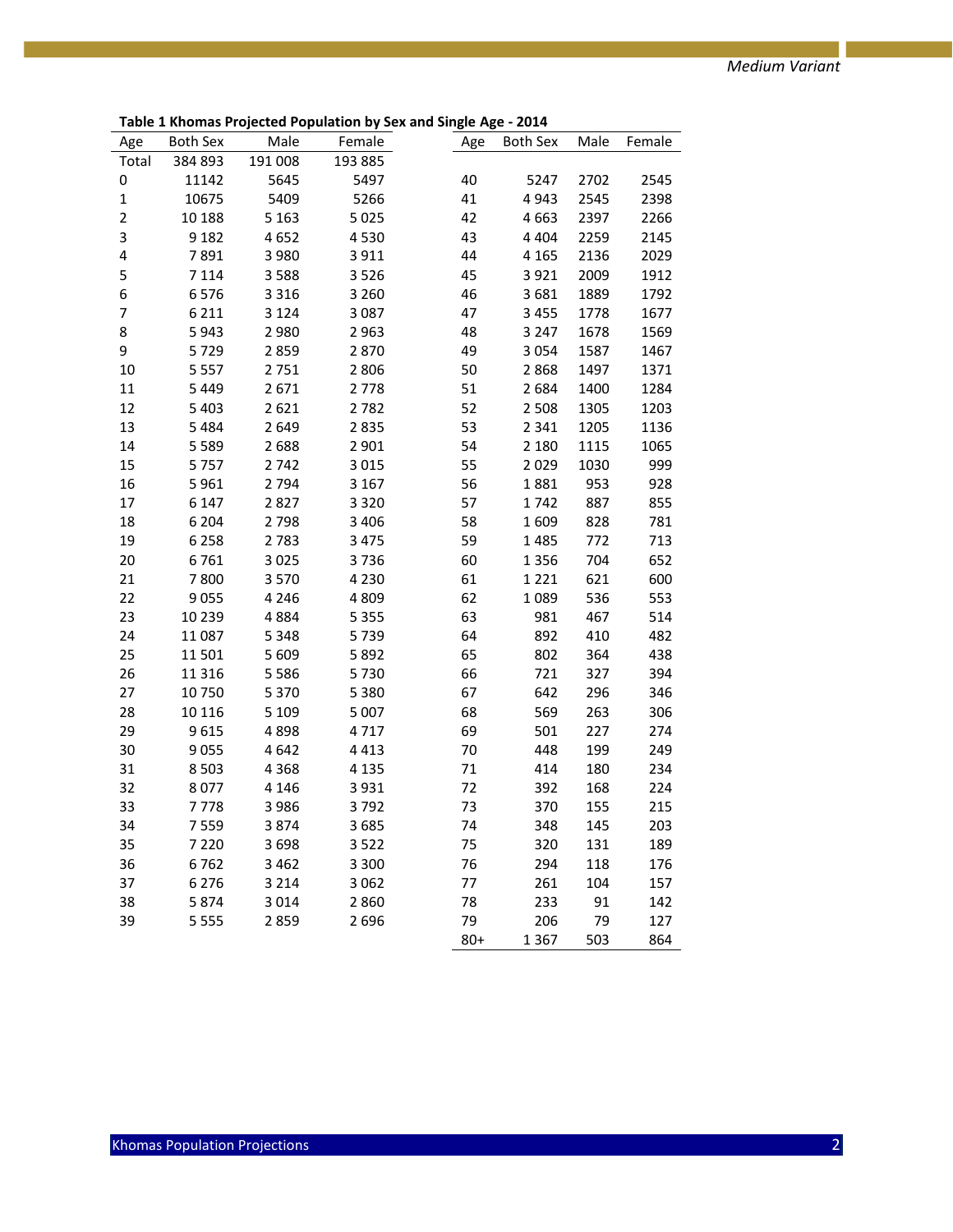**Table 2 Khomas Projected Population by Sex and Single Age - 2015**

| Male<br>Both Sex<br>Male<br>Both Sex<br>Age<br>Age<br>198 475<br>201 716<br>Total<br>400 191<br>40<br>5 5 0 9<br>2832<br>2677<br>41<br>0<br>11 508<br>5830<br>5678<br>5 1 8 9<br>2 6 6 8<br>2521<br>11 0 79<br>5466<br>42<br>$\mathbf 1$<br>5 6 1 3<br>4887<br>2 5 1 2<br>2 3 7 5<br>43<br>$\overline{2}$<br>10 623<br>5 3 8 4<br>5 2 3 9<br>4610<br>2 3 6 6<br>2 2 4 4<br>3<br>10 158<br>5 1 4 8<br>5 0 1 0<br>44<br>4 3 5 4<br>2 2 3 0<br>2 1 2 4<br>4<br>9 1 5 9<br>4519<br>45<br>4640<br>4 1 0 4<br>2 100<br>2 0 0 4<br>5<br>7878<br>3973<br>3 9 0 5<br>46<br>3855<br>1968<br>1887<br>6<br>7 1 0 5<br>47<br>3582<br>3523<br>3617<br>1849<br>1768<br>$\overline{7}$<br>6 5 6 9<br>3 3 1 1<br>3 2 5 8<br>48<br>3 3 9 3<br>1740<br>1653<br>6 2 0 5<br>3 1 2 0<br>3085<br>49<br>1642<br>1546<br>8<br>3 1 8 8<br>9<br>50<br>5936<br>2975<br>2961<br>2 9 9 4<br>1551<br>1443<br>10<br>5732<br>2877<br>51<br>2855<br>2810<br>1465<br>1 3 4 5<br>2747<br>11<br>5 5 7 1<br>2824<br>52<br>2629<br>1 3 6 9<br>1 2 6 0<br>12<br>5 4 6 3<br>2667<br>2796<br>53<br>2 4 5 5<br>1 2 7 6<br>1 1 7 9<br>13<br>54<br>5 4 1 9<br>2619<br>2 8 0 0<br>2 2 9 0<br>1 1 7 7<br>1 1 1 3<br>14<br>5 4 9 8<br>2646<br>2852<br>55<br>2 1 3 2<br>1087<br>1045<br>980<br>15<br>5 6 8 6<br>2720<br>2 9 6 6<br>56<br>1980<br>1 0 0 0<br>16<br>5936<br>2810<br>3 1 2 6<br>57<br>925<br>910<br>1835<br>17<br>6 1 3 7<br>2861<br>3 2 7 6<br>58<br>1697<br>860<br>837<br>18<br>6 3 2 5<br>2894<br>59<br>802<br>765<br>3 4 3 1<br>1567<br>19<br>6 3 8 4<br>2867<br>3517<br>60<br>1433<br>736<br>697<br>636<br>20<br>6621<br>2950<br>3671<br>61<br>1 2 9 7<br>661<br>579<br>584<br>21<br>7312<br>3 2 9 3<br>4019<br>62<br>1 1 6 3<br>22<br>8 3 4 5<br>3835<br>4510<br>63<br>1036<br>498<br>538<br>931<br>499<br>23<br>9 5 9 9<br>4510<br>5089<br>64<br>432<br>24<br>10776<br>5 1 4 2<br>5634<br>65<br>845<br>380<br>465<br>758<br>25<br>11 552<br>5 5 8 5<br>5967<br>66<br>341<br>417<br>26<br>679<br>11 894<br>5823<br>6071<br>67<br>305<br>374<br>27<br>5 800<br>5910<br>68<br>604<br>276<br>328<br>11 710<br>28<br>11 145<br>5 5 8 4<br>5 5 6 1<br>69<br>530<br>242<br>288<br>259<br>29<br>10 5 12<br>5 3 2 2<br>5 1 9 0<br>70<br>468<br>209<br>30<br>$71\,$<br>421<br>9870<br>5 0 3 7<br>4833<br>184<br>237<br>72<br>388<br>222<br>31<br>9 1 6 8<br>4703<br>4 4 6 5<br>166<br>4431<br>213<br>32<br>8618<br>4 1 8 7<br>73<br>368<br>155<br>33<br>74<br>141<br>204<br>8 1 9 5<br>4 2 1 0<br>3 9 8 5<br>345<br>34<br>7899<br>4 0 5 2<br>3847<br>75<br>323<br>132<br>191<br>35<br>7 5 9 6<br>3893<br>3703<br>76<br>296<br>119<br>177<br>36<br>7 1 7 5<br>3671<br>3 5 0 4<br>77<br>271<br>107<br>164<br>37<br>6720<br>3 4 3 8<br>3 2 8 2<br>78<br>239<br>93<br>146<br>38<br>6 2 4 2<br>79<br>214<br>81<br>3 1 9 4<br>3 0 4 8<br>133 |    |      | Monds Projected Population by St |        | יסי ייסי | ---- |        |
|-------------------------------------------------------------------------------------------------------------------------------------------------------------------------------------------------------------------------------------------------------------------------------------------------------------------------------------------------------------------------------------------------------------------------------------------------------------------------------------------------------------------------------------------------------------------------------------------------------------------------------------------------------------------------------------------------------------------------------------------------------------------------------------------------------------------------------------------------------------------------------------------------------------------------------------------------------------------------------------------------------------------------------------------------------------------------------------------------------------------------------------------------------------------------------------------------------------------------------------------------------------------------------------------------------------------------------------------------------------------------------------------------------------------------------------------------------------------------------------------------------------------------------------------------------------------------------------------------------------------------------------------------------------------------------------------------------------------------------------------------------------------------------------------------------------------------------------------------------------------------------------------------------------------------------------------------------------------------------------------------------------------------------------------------------------------------------------------------------------------------------------------------------------------------------------------------------------------------------------------------------------------------------------------------------------------------------------------------------------------------------------------------------------------------------------------------------------------------------------------------------------------------------------------------------------------------------------------------------------------------------------------------------------------------------------------------------------------------------------------------------------------------------------------------|----|------|----------------------------------|--------|----------|------|--------|
|                                                                                                                                                                                                                                                                                                                                                                                                                                                                                                                                                                                                                                                                                                                                                                                                                                                                                                                                                                                                                                                                                                                                                                                                                                                                                                                                                                                                                                                                                                                                                                                                                                                                                                                                                                                                                                                                                                                                                                                                                                                                                                                                                                                                                                                                                                                                                                                                                                                                                                                                                                                                                                                                                                                                                                                                 |    |      |                                  | Female |          |      | Female |
|                                                                                                                                                                                                                                                                                                                                                                                                                                                                                                                                                                                                                                                                                                                                                                                                                                                                                                                                                                                                                                                                                                                                                                                                                                                                                                                                                                                                                                                                                                                                                                                                                                                                                                                                                                                                                                                                                                                                                                                                                                                                                                                                                                                                                                                                                                                                                                                                                                                                                                                                                                                                                                                                                                                                                                                                 |    |      |                                  |        |          |      |        |
|                                                                                                                                                                                                                                                                                                                                                                                                                                                                                                                                                                                                                                                                                                                                                                                                                                                                                                                                                                                                                                                                                                                                                                                                                                                                                                                                                                                                                                                                                                                                                                                                                                                                                                                                                                                                                                                                                                                                                                                                                                                                                                                                                                                                                                                                                                                                                                                                                                                                                                                                                                                                                                                                                                                                                                                                 |    |      |                                  |        |          |      |        |
|                                                                                                                                                                                                                                                                                                                                                                                                                                                                                                                                                                                                                                                                                                                                                                                                                                                                                                                                                                                                                                                                                                                                                                                                                                                                                                                                                                                                                                                                                                                                                                                                                                                                                                                                                                                                                                                                                                                                                                                                                                                                                                                                                                                                                                                                                                                                                                                                                                                                                                                                                                                                                                                                                                                                                                                                 |    |      |                                  |        |          |      |        |
|                                                                                                                                                                                                                                                                                                                                                                                                                                                                                                                                                                                                                                                                                                                                                                                                                                                                                                                                                                                                                                                                                                                                                                                                                                                                                                                                                                                                                                                                                                                                                                                                                                                                                                                                                                                                                                                                                                                                                                                                                                                                                                                                                                                                                                                                                                                                                                                                                                                                                                                                                                                                                                                                                                                                                                                                 |    |      |                                  |        |          |      |        |
|                                                                                                                                                                                                                                                                                                                                                                                                                                                                                                                                                                                                                                                                                                                                                                                                                                                                                                                                                                                                                                                                                                                                                                                                                                                                                                                                                                                                                                                                                                                                                                                                                                                                                                                                                                                                                                                                                                                                                                                                                                                                                                                                                                                                                                                                                                                                                                                                                                                                                                                                                                                                                                                                                                                                                                                                 |    |      |                                  |        |          |      |        |
|                                                                                                                                                                                                                                                                                                                                                                                                                                                                                                                                                                                                                                                                                                                                                                                                                                                                                                                                                                                                                                                                                                                                                                                                                                                                                                                                                                                                                                                                                                                                                                                                                                                                                                                                                                                                                                                                                                                                                                                                                                                                                                                                                                                                                                                                                                                                                                                                                                                                                                                                                                                                                                                                                                                                                                                                 |    |      |                                  |        |          |      |        |
|                                                                                                                                                                                                                                                                                                                                                                                                                                                                                                                                                                                                                                                                                                                                                                                                                                                                                                                                                                                                                                                                                                                                                                                                                                                                                                                                                                                                                                                                                                                                                                                                                                                                                                                                                                                                                                                                                                                                                                                                                                                                                                                                                                                                                                                                                                                                                                                                                                                                                                                                                                                                                                                                                                                                                                                                 |    |      |                                  |        |          |      |        |
|                                                                                                                                                                                                                                                                                                                                                                                                                                                                                                                                                                                                                                                                                                                                                                                                                                                                                                                                                                                                                                                                                                                                                                                                                                                                                                                                                                                                                                                                                                                                                                                                                                                                                                                                                                                                                                                                                                                                                                                                                                                                                                                                                                                                                                                                                                                                                                                                                                                                                                                                                                                                                                                                                                                                                                                                 |    |      |                                  |        |          |      |        |
|                                                                                                                                                                                                                                                                                                                                                                                                                                                                                                                                                                                                                                                                                                                                                                                                                                                                                                                                                                                                                                                                                                                                                                                                                                                                                                                                                                                                                                                                                                                                                                                                                                                                                                                                                                                                                                                                                                                                                                                                                                                                                                                                                                                                                                                                                                                                                                                                                                                                                                                                                                                                                                                                                                                                                                                                 |    |      |                                  |        |          |      |        |
|                                                                                                                                                                                                                                                                                                                                                                                                                                                                                                                                                                                                                                                                                                                                                                                                                                                                                                                                                                                                                                                                                                                                                                                                                                                                                                                                                                                                                                                                                                                                                                                                                                                                                                                                                                                                                                                                                                                                                                                                                                                                                                                                                                                                                                                                                                                                                                                                                                                                                                                                                                                                                                                                                                                                                                                                 |    |      |                                  |        |          |      |        |
|                                                                                                                                                                                                                                                                                                                                                                                                                                                                                                                                                                                                                                                                                                                                                                                                                                                                                                                                                                                                                                                                                                                                                                                                                                                                                                                                                                                                                                                                                                                                                                                                                                                                                                                                                                                                                                                                                                                                                                                                                                                                                                                                                                                                                                                                                                                                                                                                                                                                                                                                                                                                                                                                                                                                                                                                 |    |      |                                  |        |          |      |        |
|                                                                                                                                                                                                                                                                                                                                                                                                                                                                                                                                                                                                                                                                                                                                                                                                                                                                                                                                                                                                                                                                                                                                                                                                                                                                                                                                                                                                                                                                                                                                                                                                                                                                                                                                                                                                                                                                                                                                                                                                                                                                                                                                                                                                                                                                                                                                                                                                                                                                                                                                                                                                                                                                                                                                                                                                 |    |      |                                  |        |          |      |        |
|                                                                                                                                                                                                                                                                                                                                                                                                                                                                                                                                                                                                                                                                                                                                                                                                                                                                                                                                                                                                                                                                                                                                                                                                                                                                                                                                                                                                                                                                                                                                                                                                                                                                                                                                                                                                                                                                                                                                                                                                                                                                                                                                                                                                                                                                                                                                                                                                                                                                                                                                                                                                                                                                                                                                                                                                 |    |      |                                  |        |          |      |        |
|                                                                                                                                                                                                                                                                                                                                                                                                                                                                                                                                                                                                                                                                                                                                                                                                                                                                                                                                                                                                                                                                                                                                                                                                                                                                                                                                                                                                                                                                                                                                                                                                                                                                                                                                                                                                                                                                                                                                                                                                                                                                                                                                                                                                                                                                                                                                                                                                                                                                                                                                                                                                                                                                                                                                                                                                 |    |      |                                  |        |          |      |        |
|                                                                                                                                                                                                                                                                                                                                                                                                                                                                                                                                                                                                                                                                                                                                                                                                                                                                                                                                                                                                                                                                                                                                                                                                                                                                                                                                                                                                                                                                                                                                                                                                                                                                                                                                                                                                                                                                                                                                                                                                                                                                                                                                                                                                                                                                                                                                                                                                                                                                                                                                                                                                                                                                                                                                                                                                 |    |      |                                  |        |          |      |        |
|                                                                                                                                                                                                                                                                                                                                                                                                                                                                                                                                                                                                                                                                                                                                                                                                                                                                                                                                                                                                                                                                                                                                                                                                                                                                                                                                                                                                                                                                                                                                                                                                                                                                                                                                                                                                                                                                                                                                                                                                                                                                                                                                                                                                                                                                                                                                                                                                                                                                                                                                                                                                                                                                                                                                                                                                 |    |      |                                  |        |          |      |        |
|                                                                                                                                                                                                                                                                                                                                                                                                                                                                                                                                                                                                                                                                                                                                                                                                                                                                                                                                                                                                                                                                                                                                                                                                                                                                                                                                                                                                                                                                                                                                                                                                                                                                                                                                                                                                                                                                                                                                                                                                                                                                                                                                                                                                                                                                                                                                                                                                                                                                                                                                                                                                                                                                                                                                                                                                 |    |      |                                  |        |          |      |        |
|                                                                                                                                                                                                                                                                                                                                                                                                                                                                                                                                                                                                                                                                                                                                                                                                                                                                                                                                                                                                                                                                                                                                                                                                                                                                                                                                                                                                                                                                                                                                                                                                                                                                                                                                                                                                                                                                                                                                                                                                                                                                                                                                                                                                                                                                                                                                                                                                                                                                                                                                                                                                                                                                                                                                                                                                 |    |      |                                  |        |          |      |        |
|                                                                                                                                                                                                                                                                                                                                                                                                                                                                                                                                                                                                                                                                                                                                                                                                                                                                                                                                                                                                                                                                                                                                                                                                                                                                                                                                                                                                                                                                                                                                                                                                                                                                                                                                                                                                                                                                                                                                                                                                                                                                                                                                                                                                                                                                                                                                                                                                                                                                                                                                                                                                                                                                                                                                                                                                 |    |      |                                  |        |          |      |        |
|                                                                                                                                                                                                                                                                                                                                                                                                                                                                                                                                                                                                                                                                                                                                                                                                                                                                                                                                                                                                                                                                                                                                                                                                                                                                                                                                                                                                                                                                                                                                                                                                                                                                                                                                                                                                                                                                                                                                                                                                                                                                                                                                                                                                                                                                                                                                                                                                                                                                                                                                                                                                                                                                                                                                                                                                 |    |      |                                  |        |          |      |        |
|                                                                                                                                                                                                                                                                                                                                                                                                                                                                                                                                                                                                                                                                                                                                                                                                                                                                                                                                                                                                                                                                                                                                                                                                                                                                                                                                                                                                                                                                                                                                                                                                                                                                                                                                                                                                                                                                                                                                                                                                                                                                                                                                                                                                                                                                                                                                                                                                                                                                                                                                                                                                                                                                                                                                                                                                 |    |      |                                  |        |          |      |        |
|                                                                                                                                                                                                                                                                                                                                                                                                                                                                                                                                                                                                                                                                                                                                                                                                                                                                                                                                                                                                                                                                                                                                                                                                                                                                                                                                                                                                                                                                                                                                                                                                                                                                                                                                                                                                                                                                                                                                                                                                                                                                                                                                                                                                                                                                                                                                                                                                                                                                                                                                                                                                                                                                                                                                                                                                 |    |      |                                  |        |          |      |        |
|                                                                                                                                                                                                                                                                                                                                                                                                                                                                                                                                                                                                                                                                                                                                                                                                                                                                                                                                                                                                                                                                                                                                                                                                                                                                                                                                                                                                                                                                                                                                                                                                                                                                                                                                                                                                                                                                                                                                                                                                                                                                                                                                                                                                                                                                                                                                                                                                                                                                                                                                                                                                                                                                                                                                                                                                 |    |      |                                  |        |          |      |        |
|                                                                                                                                                                                                                                                                                                                                                                                                                                                                                                                                                                                                                                                                                                                                                                                                                                                                                                                                                                                                                                                                                                                                                                                                                                                                                                                                                                                                                                                                                                                                                                                                                                                                                                                                                                                                                                                                                                                                                                                                                                                                                                                                                                                                                                                                                                                                                                                                                                                                                                                                                                                                                                                                                                                                                                                                 |    |      |                                  |        |          |      |        |
|                                                                                                                                                                                                                                                                                                                                                                                                                                                                                                                                                                                                                                                                                                                                                                                                                                                                                                                                                                                                                                                                                                                                                                                                                                                                                                                                                                                                                                                                                                                                                                                                                                                                                                                                                                                                                                                                                                                                                                                                                                                                                                                                                                                                                                                                                                                                                                                                                                                                                                                                                                                                                                                                                                                                                                                                 |    |      |                                  |        |          |      |        |
|                                                                                                                                                                                                                                                                                                                                                                                                                                                                                                                                                                                                                                                                                                                                                                                                                                                                                                                                                                                                                                                                                                                                                                                                                                                                                                                                                                                                                                                                                                                                                                                                                                                                                                                                                                                                                                                                                                                                                                                                                                                                                                                                                                                                                                                                                                                                                                                                                                                                                                                                                                                                                                                                                                                                                                                                 |    |      |                                  |        |          |      |        |
|                                                                                                                                                                                                                                                                                                                                                                                                                                                                                                                                                                                                                                                                                                                                                                                                                                                                                                                                                                                                                                                                                                                                                                                                                                                                                                                                                                                                                                                                                                                                                                                                                                                                                                                                                                                                                                                                                                                                                                                                                                                                                                                                                                                                                                                                                                                                                                                                                                                                                                                                                                                                                                                                                                                                                                                                 |    |      |                                  |        |          |      |        |
|                                                                                                                                                                                                                                                                                                                                                                                                                                                                                                                                                                                                                                                                                                                                                                                                                                                                                                                                                                                                                                                                                                                                                                                                                                                                                                                                                                                                                                                                                                                                                                                                                                                                                                                                                                                                                                                                                                                                                                                                                                                                                                                                                                                                                                                                                                                                                                                                                                                                                                                                                                                                                                                                                                                                                                                                 |    |      |                                  |        |          |      |        |
|                                                                                                                                                                                                                                                                                                                                                                                                                                                                                                                                                                                                                                                                                                                                                                                                                                                                                                                                                                                                                                                                                                                                                                                                                                                                                                                                                                                                                                                                                                                                                                                                                                                                                                                                                                                                                                                                                                                                                                                                                                                                                                                                                                                                                                                                                                                                                                                                                                                                                                                                                                                                                                                                                                                                                                                                 |    |      |                                  |        |          |      |        |
|                                                                                                                                                                                                                                                                                                                                                                                                                                                                                                                                                                                                                                                                                                                                                                                                                                                                                                                                                                                                                                                                                                                                                                                                                                                                                                                                                                                                                                                                                                                                                                                                                                                                                                                                                                                                                                                                                                                                                                                                                                                                                                                                                                                                                                                                                                                                                                                                                                                                                                                                                                                                                                                                                                                                                                                                 |    |      |                                  |        |          |      |        |
|                                                                                                                                                                                                                                                                                                                                                                                                                                                                                                                                                                                                                                                                                                                                                                                                                                                                                                                                                                                                                                                                                                                                                                                                                                                                                                                                                                                                                                                                                                                                                                                                                                                                                                                                                                                                                                                                                                                                                                                                                                                                                                                                                                                                                                                                                                                                                                                                                                                                                                                                                                                                                                                                                                                                                                                                 |    |      |                                  |        |          |      |        |
|                                                                                                                                                                                                                                                                                                                                                                                                                                                                                                                                                                                                                                                                                                                                                                                                                                                                                                                                                                                                                                                                                                                                                                                                                                                                                                                                                                                                                                                                                                                                                                                                                                                                                                                                                                                                                                                                                                                                                                                                                                                                                                                                                                                                                                                                                                                                                                                                                                                                                                                                                                                                                                                                                                                                                                                                 |    |      |                                  |        |          |      |        |
|                                                                                                                                                                                                                                                                                                                                                                                                                                                                                                                                                                                                                                                                                                                                                                                                                                                                                                                                                                                                                                                                                                                                                                                                                                                                                                                                                                                                                                                                                                                                                                                                                                                                                                                                                                                                                                                                                                                                                                                                                                                                                                                                                                                                                                                                                                                                                                                                                                                                                                                                                                                                                                                                                                                                                                                                 |    |      |                                  |        |          |      |        |
|                                                                                                                                                                                                                                                                                                                                                                                                                                                                                                                                                                                                                                                                                                                                                                                                                                                                                                                                                                                                                                                                                                                                                                                                                                                                                                                                                                                                                                                                                                                                                                                                                                                                                                                                                                                                                                                                                                                                                                                                                                                                                                                                                                                                                                                                                                                                                                                                                                                                                                                                                                                                                                                                                                                                                                                                 |    |      |                                  |        |          |      |        |
|                                                                                                                                                                                                                                                                                                                                                                                                                                                                                                                                                                                                                                                                                                                                                                                                                                                                                                                                                                                                                                                                                                                                                                                                                                                                                                                                                                                                                                                                                                                                                                                                                                                                                                                                                                                                                                                                                                                                                                                                                                                                                                                                                                                                                                                                                                                                                                                                                                                                                                                                                                                                                                                                                                                                                                                                 |    |      |                                  |        |          |      |        |
|                                                                                                                                                                                                                                                                                                                                                                                                                                                                                                                                                                                                                                                                                                                                                                                                                                                                                                                                                                                                                                                                                                                                                                                                                                                                                                                                                                                                                                                                                                                                                                                                                                                                                                                                                                                                                                                                                                                                                                                                                                                                                                                                                                                                                                                                                                                                                                                                                                                                                                                                                                                                                                                                                                                                                                                                 |    |      |                                  |        |          |      |        |
|                                                                                                                                                                                                                                                                                                                                                                                                                                                                                                                                                                                                                                                                                                                                                                                                                                                                                                                                                                                                                                                                                                                                                                                                                                                                                                                                                                                                                                                                                                                                                                                                                                                                                                                                                                                                                                                                                                                                                                                                                                                                                                                                                                                                                                                                                                                                                                                                                                                                                                                                                                                                                                                                                                                                                                                                 |    |      |                                  |        |          |      |        |
|                                                                                                                                                                                                                                                                                                                                                                                                                                                                                                                                                                                                                                                                                                                                                                                                                                                                                                                                                                                                                                                                                                                                                                                                                                                                                                                                                                                                                                                                                                                                                                                                                                                                                                                                                                                                                                                                                                                                                                                                                                                                                                                                                                                                                                                                                                                                                                                                                                                                                                                                                                                                                                                                                                                                                                                                 |    |      |                                  |        |          |      |        |
|                                                                                                                                                                                                                                                                                                                                                                                                                                                                                                                                                                                                                                                                                                                                                                                                                                                                                                                                                                                                                                                                                                                                                                                                                                                                                                                                                                                                                                                                                                                                                                                                                                                                                                                                                                                                                                                                                                                                                                                                                                                                                                                                                                                                                                                                                                                                                                                                                                                                                                                                                                                                                                                                                                                                                                                                 |    |      |                                  |        |          |      |        |
|                                                                                                                                                                                                                                                                                                                                                                                                                                                                                                                                                                                                                                                                                                                                                                                                                                                                                                                                                                                                                                                                                                                                                                                                                                                                                                                                                                                                                                                                                                                                                                                                                                                                                                                                                                                                                                                                                                                                                                                                                                                                                                                                                                                                                                                                                                                                                                                                                                                                                                                                                                                                                                                                                                                                                                                                 |    |      |                                  |        |          |      |        |
| $80 +$<br>489                                                                                                                                                                                                                                                                                                                                                                                                                                                                                                                                                                                                                                                                                                                                                                                                                                                                                                                                                                                                                                                                                                                                                                                                                                                                                                                                                                                                                                                                                                                                                                                                                                                                                                                                                                                                                                                                                                                                                                                                                                                                                                                                                                                                                                                                                                                                                                                                                                                                                                                                                                                                                                                                                                                                                                                   | 39 | 5840 | 2 9 9 5                          | 2845   |          | 1327 | 838    |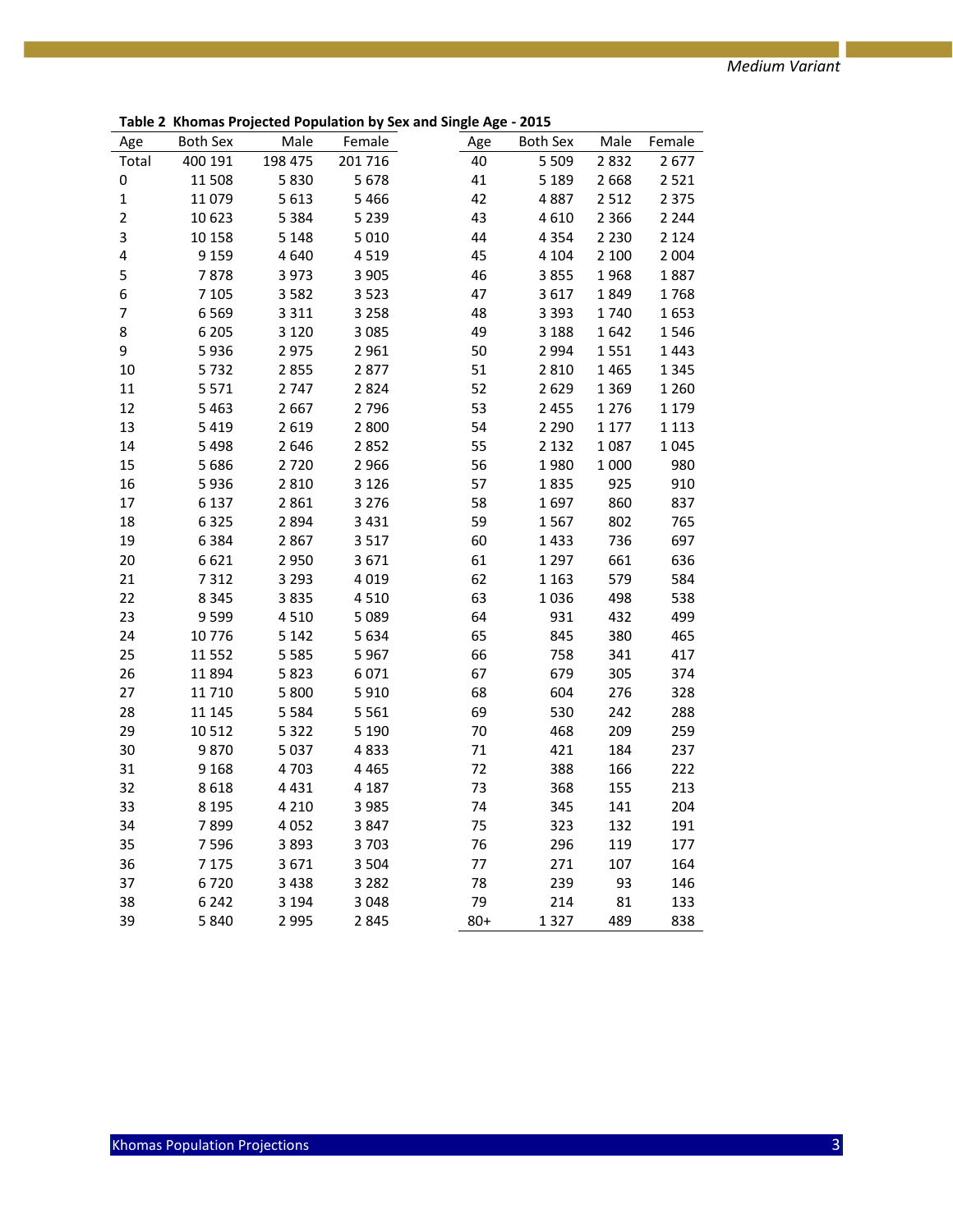|                |          |         | Montas Projected Population by | יסיי ייסייי | $-0.10$  |         |         |
|----------------|----------|---------|--------------------------------|-------------|----------|---------|---------|
| Age            | Both Sex | Male    | Female                         | Age         | Both Sex | Male    | Female  |
| Total          | 415 780  | 206 090 | 209 690                        | 40          | 5793     | 2968    | 2825    |
| 0              | 11839    | 5998    | 5841                           | 41          | 5 4 4 9  | 2796    | 2653    |
| $\mathbf 1$    | 11 4 48  | 5 800   | 5 6 4 8                        | 42          | 5 1 3 3  | 2635    | 2 4 9 8 |
| $\overline{c}$ | 11 0 30  | 5 5 8 9 | 5 4 4 1                        | 43          | 4832     | 2 4 8 0 | 2 3 5 2 |
| 3              | 10 5 92  | 5 3 6 8 | 5 2 2 4                        | 44          | 4557     | 2 3 3 6 | 2 2 2 1 |
| 4              | 10 134   | 5 1 3 5 | 4 9 9 9                        | 45          | 4 2 9 4  | 2 1 9 4 | 2 100   |
| 5              | 9 1 4 4  | 4631    | 4513                           | 46          | 4 0 3 7  | 2059    | 1978    |
| 6              | 7870     | 3 9 6 8 | 3 9 0 2                        | 47          | 3791     | 1929    | 1862    |
| $\overline{7}$ | 7098     | 3577    | 3521                           | 48          | 3 5 5 6  | 1812    | 1744    |
| 8              | 6561     | 3 3 0 6 | 3 2 5 5                        | 49          | 3 3 3 1  | 1702    | 1629    |
| 9              | 6 1 9 7  | 3 1 1 5 | 3 0 8 2                        | 50          | 3 1 2 7  | 1607    | 1520    |
| 10             | 5941     | 2971    | 2970                           | 51          | 2 9 3 5  | 1518    | 1417    |
| $11\,$         | 5746     | 2852    | 2894                           | 52          | 2755     | 1435    | 1320    |
| 12             | 5 5 8 5  | 2743    | 2842                           | 53          | 2 5 7 5  | 1339    | 1236    |
| 13             | 5476     | 2664    | 2812                           | 54          | 2 4 0 3  | 1 2 4 7 | 1 1 5 6 |
| 14             | 5435     | 2616    | 2 8 1 9                        | 55          | 2 2 3 7  | 1 1 4 7 | 1 0 9 0 |
| 15             | 5 5 9 4  | 2678    | 2 9 1 6                        | 56          | 2 0 8 1  | 1056    | 1025    |
| 16             | 5865     | 2788    | 3 0 7 7                        | 57          | 1933     | 971     | 962     |
| 17             | 6 1 1 5  | 2877    | 3 2 3 8                        | 58          | 1789     | 897     | 892     |
| 18             | 6314     | 2928    | 3 3 8 6                        | 59          | 1655     | 834     | 821     |
| 19             | 6505     | 2963    | 3 5 4 2                        | 60          | 1515     | 767     | 748     |
| 20             | 6746     | 3034    | 3712                           | 61          | 1371     | 692     | 679     |
| 21             | 7 1 7 2  | 3 2 1 9 | 3 9 5 3                        | 62          | 1 2 3 7  | 618     | 619     |
| 22             | 7862     | 3561    | 4 3 0 1                        | 63          | 1 1 0 9  | 540     | 569     |
| 23             | 8892     | 4 1 0 1 | 4791                           | 64          | 985      | 461     | 524     |
| 24             | 10 142   | 4773    | 5 3 6 9                        | 65          | 883      | 402     | 481     |
| 25             | 11 244   | 5 3 8 0 | 5 8 6 4                        | 66          | 801      | 358     | 443     |
| 26             | 11 950   | 5 8 0 2 | 6 1 4 8                        | 67          | 714      | 318     | 396     |
| 27             | 12 2 8 8 | 6036    | 6 2 5 2                        | 68          | 639      | 284     | 355     |
| 28             | 12 103   | 6013    | 6 0 9 0                        | 69          | 567      | 256     | 311     |
| 29             | 11 5 37  | 5797    | 5740                           | 70          | 498      | 224     | 274     |
| 30             | 10763    | 5 4 5 7 | 5 3 0 6                        | 71          | 442      | 195     | 247     |
| 31             | 9979     | 5 0 9 6 | 4883                           | 72          | 394      | 169     | 225     |
| 32             | 9 2 7 9  | 4762    | 4517                           | 73          | 363      | 153     | 210     |
| 33             | 8732     | 4 4 9 3 | 4 2 3 9                        | 74          | 345      | 142     | 203     |
| 34             | 8 3 1 6  | 4 2 7 6 | 4 0 4 0                        | 75          | 320      | 128     | 192     |
| 35             | 7934     | 4 0 7 0 | 3864                           | 76          | 297      | 119     | 178     |
| 36             | 7548     | 3865    | 3683                           | 77          | 272      | 107     | 165     |
| 37             | 7 1 3 1  | 3645    | 3 4 8 6                        | 78          | 249      | 96      | 153     |
| 38             | 6683     | 3 4 1 6 | 3 2 6 7                        | 79          | 219      | 83      | 136     |
| 39             | 6 2 0 6  | 3 1 7 4 | 3 0 3 2                        | $80+$       | 1 3 0 1  | 479     | 822     |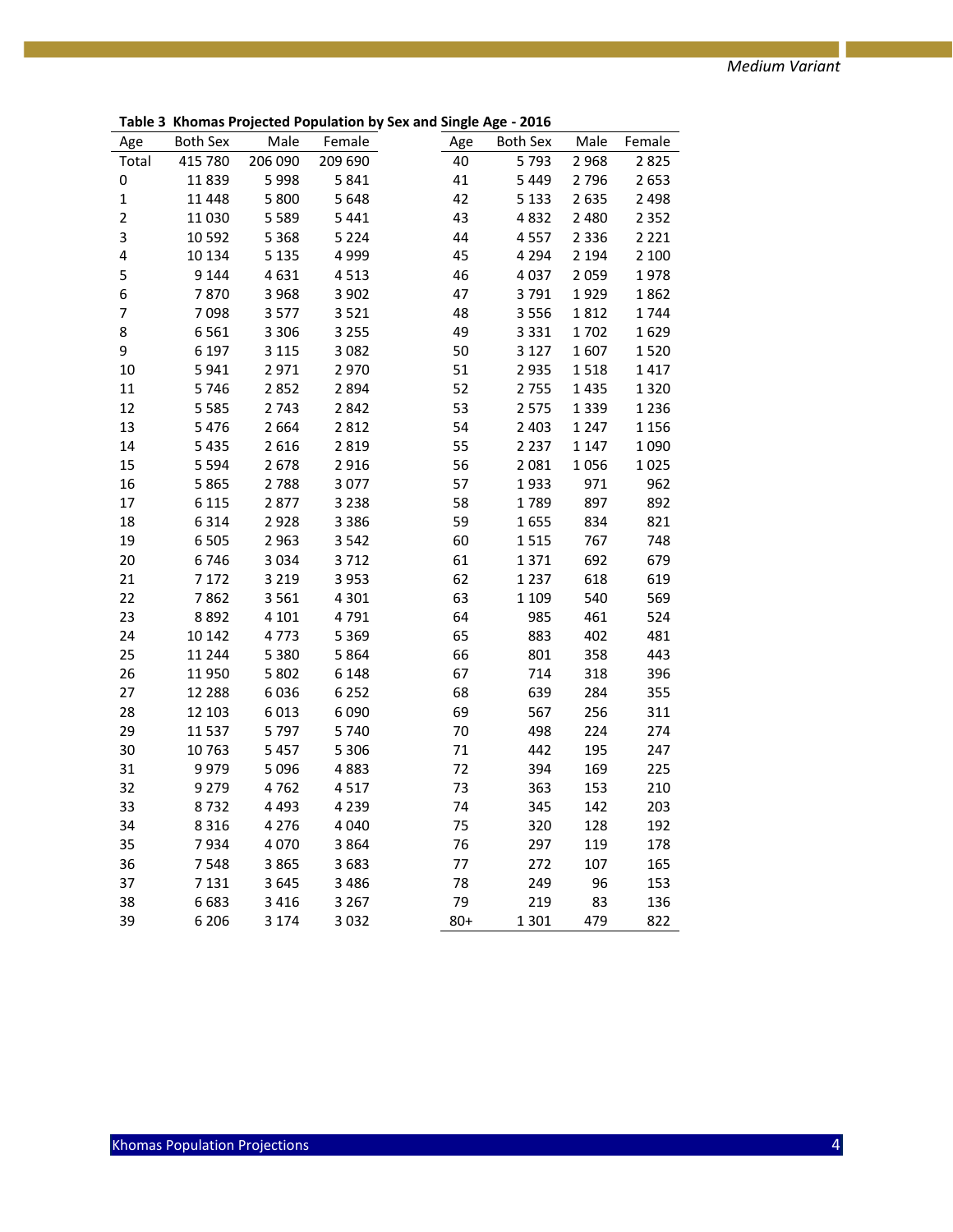**Table 4 Khomas Projected Population by Sex and Single Age - 2017**

| Age            | <b>Both Sex</b> | Male    | Female  | Age   | <b>Both Sex</b> | Male    | Female  |
|----------------|-----------------|---------|---------|-------|-----------------|---------|---------|
| Total          | 431 607         | 213 810 | 217 797 | 40    | 6 1 5 6         | 3 1 4 4 | 3 0 1 2 |
| 0              | 12 138          | 6 1 4 8 | 5 9 9 0 | 41    | 5733            | 2932    | 2 8 0 1 |
| $\mathbf 1$    | 11780           | 5969    | 5811    | 42    | 5 3 9 0         | 2762    | 2628    |
| $\overline{2}$ | 11 399          | 5775    | 5 6 2 4 | 43    | 5 0 7 8         | 2 6 0 3 | 2 4 7 5 |
| 3              | 11 001          | 5574    | 5 4 2 7 | 44    | 4778            | 2 4 4 8 | 2 3 3 0 |
| 4              | 10 5 68         | 5 3 5 4 | 5 2 1 4 | 45    | 4 4 9 6         | 2 2 9 9 | 2 1 9 7 |
| 5              | 10 118          | 5 1 2 6 | 4 9 9 2 | 46    | 4 2 2 6         | 2 1 5 2 | 2074    |
| 6              | 9 1 3 4         | 4625    | 4 5 0 9 | 47    | 3 9 6 8         | 2017    | 1951    |
| $\overline{7}$ | 7861            | 3 9 6 2 | 3899    | 48    | 3727            | 1890    | 1837    |
| 8              | 7090            | 3572    | 3 5 1 8 | 49    | 3 4 9 4         | 1774    | 1720    |
| 9              | 6555            | 3 3 0 2 | 3 2 5 3 | 50    | 3 2 7 0         | 1667    | 1603    |
| 10             | 6 200           | 3 1 1 1 | 3 0 8 9 | 51    | 3 0 6 7         | 1574    | 1493    |
| 11             | 5955            | 2967    | 2 9 8 8 | 52    | 2876            | 1485    | 1 3 9 1 |
| 12             | 5759            | 2848    | 2911    | 53    | 2 701           | 1405    | 1 2 9 6 |
| 13             | 5 6 0 2         | 2741    | 2861    | 54    | 2 5 2 2         | 1310    | 1 2 1 2 |
| 14             | 5 4 9 1         | 2661    | 2830    | 55    | 2 3 5 1         | 1 2 1 6 | 1 1 3 5 |
| 15             | 5 5 3 4         | 2650    | 2884    | 56    | 2 1 8 6         | 1 1 1 5 | 1071    |
| 16             | 5774            | 2747    | 3 0 2 7 | 57    | 2 0 3 1         | 1025    | 1 0 0 6 |
| 17             | 6043            | 2856    | 3 1 8 7 | 58    | 1888            | 943     | 945     |
| 18             | 6 2 9 5         | 2945    | 3 3 5 0 | 59    | 1744            | 869     | 875     |
| 19             | 6493            | 2 9 9 6 | 3 4 9 7 | 60    | 1603            | 799     | 804     |
| 20             | 6869            | 3 1 3 0 | 3739    | 61    | 1452            | 722     | 730     |
| 21             | 7 2 9 7         | 3 3 0 2 | 3 9 9 5 | 62    | 1312            | 649     | 663     |
| 22             | 7722            | 3 4 8 7 | 4 2 3 5 | 63    | 1 1 8 0         | 577     | 603     |
| 23             | 8 4 1 0         | 3828    | 4582    | 64    | 1056            | 502     | 554     |
| 24             | 9436            | 4 3 6 5 | 5 0 7 1 | 65    | 936             | 431     | 505     |
| 25             | 10 6 16         | 5 0 1 5 | 5 601   | 66    | 837             | 378     | 459     |
| 26             | 11 645          | 5 5 9 9 | 6 0 4 6 | 67    | 757             | 335     | 422     |
| 27             | 12 346          | 6017    | 6329    | 68    | 672             | 297     | 375     |
| 28             | 12 679          | 6 2 4 8 | 6431    | 69    | 599             | 263     | 336     |
| 29             | 12 4 93         | 6 2 2 4 | 6 2 6 9 | 70    | 533             | 238     | 295     |
| 30             | 11780           | 5928    | 5852    | 71    | 468             | 207     | 261     |
| 31             | 10867           | 5 5 1 3 | 5 3 5 4 | 72    | 415             | 180     | 235     |
| 32             | 10 0 86         | 5 1 5 2 | 4934    | 73    | 370             | 156     | 214     |
| 33             | 9 3 9 1         | 4823    | 4568    | 74    | 341             | 140     | 201     |
| 34             | 8846            | 4553    | 4 2 9 3 | 75    | 321             | 130     | 191     |
| 35             | 8 3 4 6         | 4 2 9 1 | 4 0 5 5 | 76    | 295             | 116     | 179     |
| 36             | 7886            | 4041    | 3845    | 77    | 274             | 108     | 166     |
| 37             | 7501            | 3837    | 3 6 6 4 | 78    | 250             | 96      | 154     |
| 38             | 7092            | 3622    | 3 4 7 0 | 79    | 229             | 86      | 143     |
| 39             | 6643            | 3 3 9 3 | 3 2 5 0 | $80+$ | 1 2 8 4         | 473     | 811     |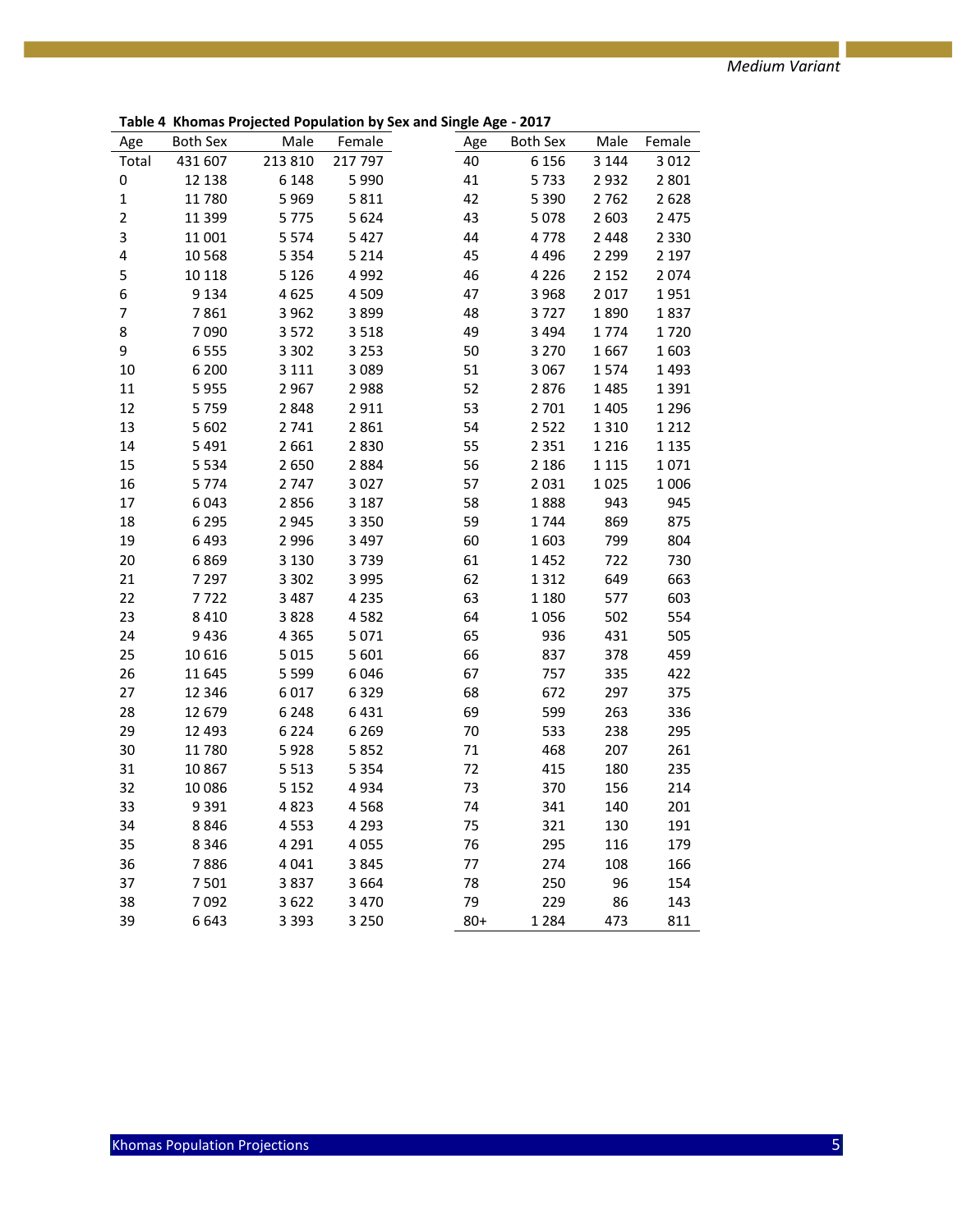**Table 5 Khomas Projected Population by Sex and Single Age - 2018**

|                |                 |         | Monas Projected Population by | י סהי היישיי י | $-0.40$  |         |         |
|----------------|-----------------|---------|-------------------------------|----------------|----------|---------|---------|
| Age            | <b>Both Sex</b> | Male    | Female                        | Age            | Both Sex | Male    | Female  |
| Total          | 447 636         | 221 626 | 226 010                       | 40             | 6589     | 3 3 6 1 | 3 2 2 8 |
| 0              | 12 3 93         | 6 2 7 8 | 6 1 1 5                       | 41             | 6092     | 3 1 0 6 | 2 9 8 6 |
| $\mathbf 1$    | 12 082          | 6 1 2 0 | 5962                          | 42             | 5674     | 2897    | 2777    |
| $\overline{2}$ | 11733           | 5946    | 5787                          | 43             | 5 3 3 1  | 2727    | 2 6 0 4 |
| 3              | 11 371          | 5760    | 5 6 1 1                       | 44             | 5 0 23   | 2 5 7 1 | 2 4 5 2 |
| 4              | 10 978          | 5 5 6 1 | 5 4 1 7                       | 45             | 4716     | 2 4 1 1 | 2 3 0 5 |
| 5              | 10 551          | 5 3 4 4 | 5 2 0 7                       | 46             | 4 4 2 5  | 2 2 5 6 | 2 1 6 9 |
| 6              | 10 109          | 5 1 2 0 | 4989                          | 47             | 4 1 6 0  | 2 1 1 1 | 2 0 4 9 |
| 7              | 9 1 2 5         | 4619    | 4 5 0 6                       | 48             | 3 9 0 3  | 1977    | 1926    |
| 8              | 7853            | 3 9 5 7 | 3896                          | 49             | 3 6 6 5  | 1853    | 1812    |
| 9              | 7082            | 3 5 6 7 | 3 5 1 5                       | 50             | 3 4 3 3  | 1738    | 1695    |
| 10             | 6558            | 3 2 9 7 | 3 2 6 1                       | 51             | 3 2 0 8  | 1632    | 1576    |
| 11             | 6 2 1 5         | 3 1 0 7 | 3 1 0 8                       | 52             | 3 0 0 8  | 1541    | 1467    |
| 12             | 5971            | 2965    | 3 0 0 6                       | 53             | 2820     | 1454    | 1 3 6 6 |
| 13             | 5774            | 2844    | 2 9 3 0                       | 54             | 2647     | 1 3 7 5 | 1 2 7 2 |
| 14             | 5617            | 2738    | 2879                          | 55             | 2 4 6 7  | 1 2 7 7 | 1 1 9 0 |
| 15             | 5588            | 2694    | 2894                          | 56             | 2 2 9 8  | 1 1 8 3 | 1 1 1 5 |
| 16             | 5715            | 2720    | 2 9 9 5                       | 57             | 2 1 3 6  | 1085    | 1051    |
| 17             | 5954            | 2816    | 3 1 3 8                       | 58             | 1983     | 995     | 988     |
| 18             | 6222            | 2923    | 3 2 9 9                       | 59             | 1842     | 915     | 927     |
| 19             | 6475            | 3014    | 3 4 6 1                       | 60             | 1689     | 832     | 857     |
| 20             | 6858            | 3 1 6 5 | 3693                          | 61             | 1537     | 752     | 785     |
| 21             | 7418            | 3 3 9 7 | 4 0 2 1                       | 62             | 1 3 9 0  | 677     | 713     |
| 22             | 7847            | 3570    | 4 2 7 7                       | 63             | 1 2 5 1  | 606     | 645     |
| 23             | 8 2 7 2         | 3755    | 4517                          | 64             | 1 1 2 7  | 539     | 588     |
| 24             | 8957            | 4 0 9 4 | 4863                          | 65             | 1 0 0 6  | 471     | 535     |
| 25             | 9916            | 4610    | 5 3 0 6                       | 66             | 889      | 406     | 483     |
| 26             | 11 023          | 5 2 3 9 | 5784                          | 67             | 793      | 355     | 438     |
| 27             | 12 045          | 5817    | 6 2 2 8                       | 68             | 713      | 313     | 400     |
| 28             | 12 739          | 6 2 3 1 | 6 5 0 8                       | 69             | 633      | 276     | 357     |
| 29             | 13 068          | 6458    | 6610                          | 70             | 564      | 244     | 320     |
| 30             | 12 734          | 6 3 5 4 | 6 3 8 0                       | 71             | 503      | 221     | 282     |
| 31             | 11878           | 5980    | 5898                          | 72             | 441      | 193     | 248     |
| 32             | 10 968          | 5 5 6 7 | 5 4 0 1                       | 73             | 389      | 166     | 223     |
| 33             | 10 194          | 5 2 0 9 | 4985                          | 74             | 348      | 144     | 204     |
| 34             | 9502            | 4882    | 4620                          | 75             | 316      | 127     | 189     |
| 35             | 8876            | 4567    | 4 3 0 9                       | 76             | 296      | 117     | 179     |
| 36             | 8 2 9 3         | 4 2 5 9 | 4 0 3 4                       | 77             | 271      | 104     | 167     |
| 37             | 7839            | 4 0 1 2 | 3827                          | 78             | 252      | 97      | 155     |
| 38             | 7458            | 3812    | 3646                          | 79             | 229      | 86      | 143     |
| 39             | 7049            | 3 5 9 7 | 3 4 5 2                       | $80+$          | 1 2 7 9  | 470     | 809     |
|                |                 |         |                               |                |          |         |         |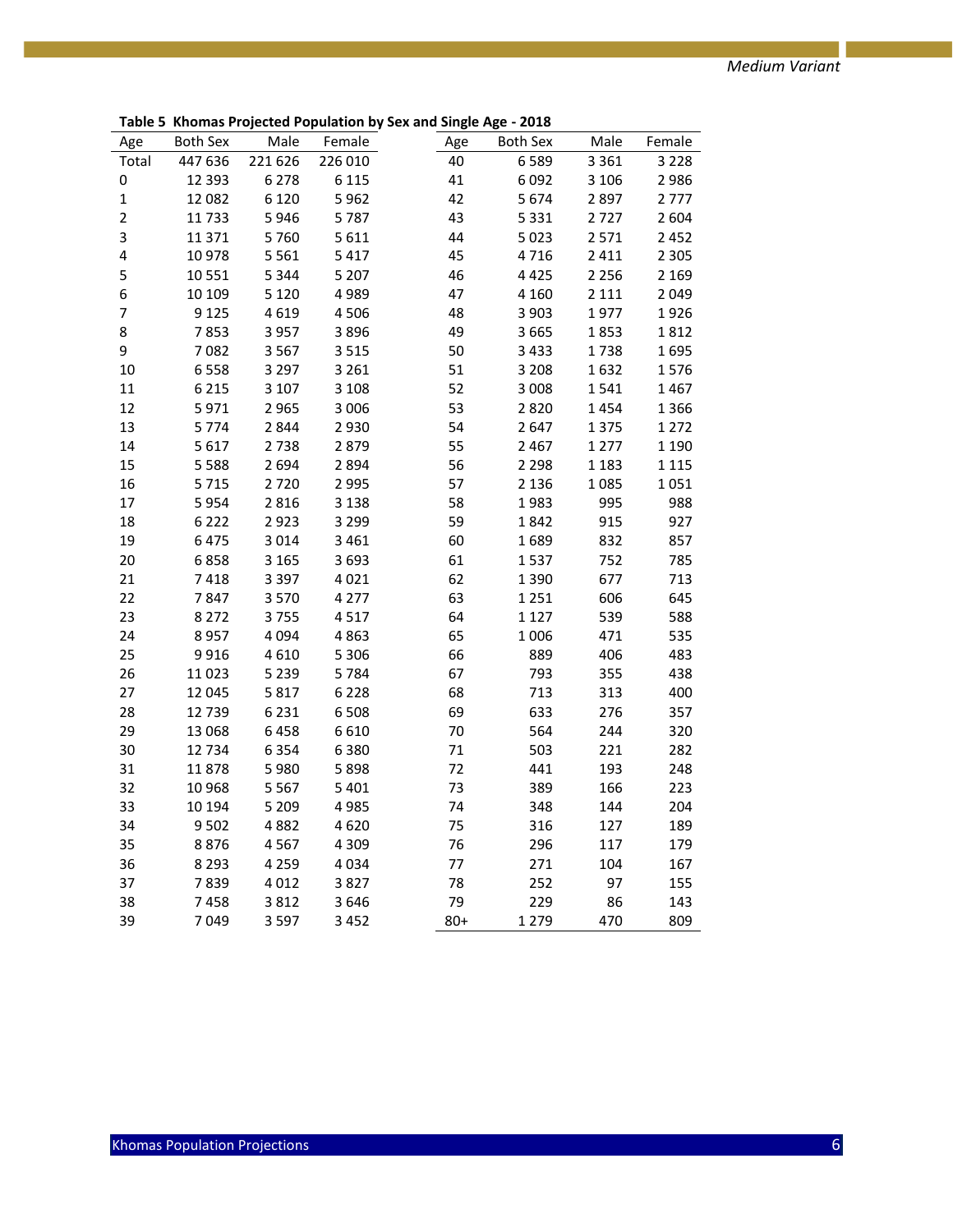**Table 6 Khomas Projected Population by Sex and Single Age - 2019**

| Age                      | <b>Both Sex</b> | Male    | Female  | Age   | <b>Both Sex</b> | Male    | Female  |
|--------------------------|-----------------|---------|---------|-------|-----------------|---------|---------|
| Total                    | 463 823         | 229 514 | 234 309 | 40    | 6992            | 3 5 6 3 | 3 4 2 9 |
| 0                        | 12 605          | 6385    | 6 2 2 0 | 41    | 6521            | 3 3 2 1 | 3 2 0 0 |
| $\mathbf 1$              | 12 3 38         | 6 2 5 0 | 6088    | 42    | 6030            | 3 0 6 9 | 2 9 6 1 |
| $\overline{2}$           | 12 037          | 6097    | 5940    | 43    | 5616            | 2862    | 2 7 5 4 |
| 3                        | 11 705          | 5930    | 5775    | 44    | 5 2 7 6         | 2695    | 2 5 8 1 |
| 4                        | 11 350          | 5748    | 5 6 0 2 | 45    | 4958            | 2532    | 2 4 2 6 |
| 5                        | 10 962          | 5 5 5 2 | 5 4 1 0 | 46    | 4645            | 2 3 6 6 | 2 2 7 9 |
| 6                        | 10541           | 5 3 3 8 | 5 2 0 3 | 47    | 4 3 5 8         | 2 2 1 5 | 2 1 4 3 |
| $\overline{\mathcal{I}}$ | 10 098          | 5 1 1 3 | 4985    | 48    | 4093            | 2070    | 2023    |
| 8                        | 9 1 1 7         | 4614    | 4503    | 49    | 3839            | 1938    | 1901    |
| 9                        | 7844            | 3 9 5 1 | 3893    | 50    | 3601            | 1816    | 1785    |
| 10                       | 7085            | 3 5 6 3 | 3522    | 51    | 3 3 6 9         | 1702    | 1667    |
| 11                       | 6575            | 3 2 9 4 | 3 2 8 1 | 52    | 3 1 4 9         | 1599    | 1550    |
| 12                       | 6229            | 3 1 0 3 | 3 1 2 6 | 53    | 2950            | 1509    | 1441    |
| 13                       | 5986            | 2962    | 3024    | 54    | 2764            | 1423    | 1 3 4 1 |
| 14                       | 5789            | 2841    | 2948    | 55    | 2 5 9 2         | 1343    | 1 2 4 9 |
| 15                       | 5716            | 2772    | 2944    | 56    | 2 4 1 3         | 1 2 4 3 | 1 1 7 0 |
| 16                       | 5768            | 2763    | 3 0 0 5 | 57    | 2 2 4 7         | 1 1 5 1 | 1096    |
| 17                       | 5897            | 2790    | 3 1 0 7 | 58    | 2087            | 1054    | 1033    |
| 18                       | 6 1 3 3         | 2883    | 3 2 5 0 | 59    | 1936            | 966     | 970     |
| 19                       | 6401            | 2 9 9 2 | 3 4 0 9 | 60    | 1786            | 877     | 909     |
| 20                       | 6841            | 3 1 8 2 | 3659    | 61    | 1622            | 784     | 838     |
| 21                       | 7407            | 3 4 3 2 | 3 9 7 5 | 62    | 1474            | 708     | 766     |
| 22                       | 7969            | 3 6 6 6 | 4 3 0 3 | 63    | 1331            | 635     | 696     |
| 23                       | 8 3 9 7         | 3838    | 4559    | 64    | 1 1 9 6         | 567     | 629     |
| 24                       | 8818            | 4 0 2 0 | 4798    | 65    | 1075            | 507     | 568     |
| 25                       | 9 4 4 0         | 4 3 4 2 | 5 0 9 8 | 66    | 957             | 445     | 512     |
| 26                       | 10 3 29         | 4837    | 5 4 9 2 | 67    | 842             | 382     | 460     |
| 27                       | 11 4 30         | 5 4 6 1 | 5969    | 68    | 750             | 333     | 417     |
| 28                       | 12 445          | 6034    | 6411    | 69    | 671             | 291     | 380     |
| 29                       | 13 13 1         | 6443    | 6688    | 70    | 596             | 257     | 339     |
| 30                       | 13 307          | 6588    | 6719    | 71    | 534             | 228     | 306     |
| 31                       | 12825           | 6403    | 6422    | 72    | 475             | 206     | 269     |
| 32                       | 11976           | 6032    | 5944    | 73    | 414             | 178     | 236     |
| 33                       | 11070           | 5620    | 5 4 5 0 | 74    | 365             | 153     | 212     |
| 34                       | 10 299          | 5 2 6 5 | 5034    | 75    | 324             | 131     | 193     |
| 35                       | 9526            | 4892    | 4634    | 76    | 290             | 114     | 176     |
| 36                       | 8820            | 4532    | 4 2 8 8 | 77    | 272             | 106     | 166     |
| 37                       | 8 2 4 4         | 4 2 2 9 | 4015    | 78    | 249             | 93      | 156     |
| 38                       | 7792            | 3 9 8 4 | 3808    | 79    | 232             | 87      | 145     |
| 39                       | 7415            | 3786    | 3629    | $80+$ | 1 2 7 5         | 468     | 807     |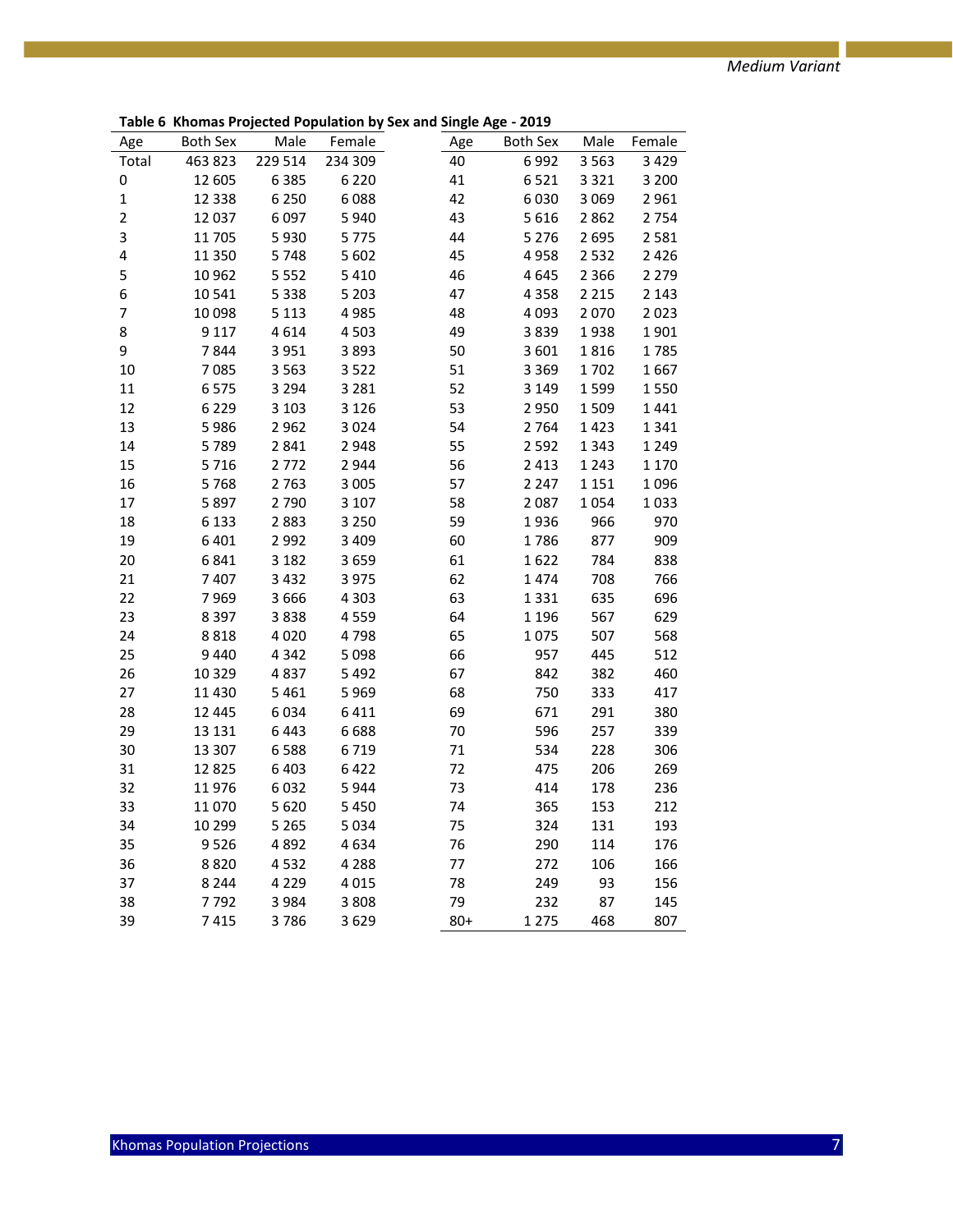**Table 7 Khomas Projected Population by Sex and Single Age - 2020**

| Age            |          | Both Sex Male | Female  | . <del>.</del><br>Age | Both Sex Male |              | Female  |
|----------------|----------|---------------|---------|-----------------------|---------------|--------------|---------|
| Total          | 480 136  | 237 455       | 242 681 | 40                    | 7 3 5 7       | 3751         | 3 6 0 6 |
| 0              | 12 781   | 6474          | 6 3 0 7 | 41                    | 6922          | 3520         | 3 4 0 2 |
| $\mathbf{1}$   | 12 5 54  | 6 3 5 9       | 6 1 9 5 | 42                    | 6456          | 3 2 8 2      | 3 1 7 4 |
| $\overline{2}$ | 12 2 9 4 | 6 2 2 8       | 6 0 6 6 | 43                    | 5970          | 3 0 3 2      | 2938    |
| 3              | 12 009   | 6 0 8 1       | 5928    | 44                    | 5 5 5 8       | 2829         | 2729    |
| 4              | 11 682   | 5917          | 5765    | 45                    | 5 2 1 1       | 2656         | 2 5 5 5 |
| 5              | 11 3 35  | 5739          | 5 5 9 6 | 46                    | 4885          | 2 4 8 7      | 2 3 9 8 |
| 6              | 10 950   | 5 5 4 4       | 5 4 0 6 | 47                    | 4575          | 2 3 2 3      | 2 2 5 2 |
| 7              | 10 530   | 5 3 3 1       | 5 1 9 9 | 48                    | 4 2 9 2       | 2 1 7 4      | 2 1 1 8 |
| 8              | 10 0 89  | 5 1 0 6       | 4983    | 49                    | 4028          | 2031         | 1997    |
| 9              | 9 1 0 9  | 4 6 0 8       | 4 5 0 1 | 50                    | 3774          |              |         |
| 10             | 7847     | 3 9 4 7       | 3 900   | 51                    |               | 1900<br>1780 | 1874    |
|                |          |               | 3 5 4 1 | 52                    | 3536          |              | 1756    |
| 11             | 7 1 0 1  | 3 5 6 0       |         | 53                    | 3 3 0 8       | 1669         | 1639    |
| 12             | 6 5 9 0  | 3 2 9 0       | 3 3 0 0 |                       | 3 0 9 1       | 1567         | 1524    |
| 13             | 6 2 4 3  | 3 0 9 9       | 3 1 4 4 | 54                    | 2894          | 1478         | 1416    |
| 14             | 6 0 0 2  | 2 9 6 0       | 3 0 4 2 | 55                    | 2 7 0 8       | 1389         | 1 3 1 9 |
| 15             | 5887     | 2874          | 3 0 1 3 | 56                    | 2 5 3 6       | 1 3 0 8      | 1 2 2 8 |
| 16             | 5898     | 2 8 4 3       | 3 0 5 5 | 57                    | 2 3 5 9       | 1 2 0 9      | 1 1 5 0 |
| 17             | 5951     | 2834          | 3 1 1 7 | 58                    | 2 1 9 6       | 1 1 2 0      | 1076    |
| 18             | 6079     | 2860          | 3 2 1 9 | 59                    | 2038          | 1024         | 1014    |
| 19             | 6 3 1 3  | 2952          | 3 3 6 1 | 60                    | 1878          | 927          | 951     |
| 20             | 6767     | 3 1 6 1       | 3 6 0 6 | 61                    | 1717          | 828          | 889     |
| 21             | 7 3 9 2  | 3 4 5 0       | 3 9 4 2 | 62                    | 1558          | 739          | 819     |
| 22             | 7957     | 3700          | 4 2 5 7 | 63                    | 1413          | 665          | 748     |
| 23             | 8 5 1 9  | 3 9 3 3       | 4586    | 64                    | 1 2 7 4       | 594          | 680     |
| 24             | 8 9 4 6  | 4 1 0 4       | 4 8 4 2 | 65                    | 1 1 4 1       | 533          | 608     |
| 25             | 9 3 0 2  | 4 2 6 8       | 5 0 3 4 | 66                    | 1023          | 480          | 543     |
| 26             | 9856     | 4571          | 5 2 8 5 | 67                    | 908           | 419          | 489     |
| 27             | 10743    | 5 0 6 4       | 5 6 7 9 | 68                    | 796           | 358          | 438     |
| 28             | 11834    | 5 6 8 1       | 6 1 5 3 | 69                    | 710           | 312          | 398     |
| 29             | 12 842   | 6 2 5 1       | 6 5 9 1 | 70                    | 633           | 271          | 362     |
| 30             | 13 377   | 6576          | 6 8 0 1 | 71                    | 564           | 240          | 324     |
| 31             | 13 3 9 9 | 6638          | 6761    | 72                    | 503           | 211          | 292     |
| 32             | 12 917   | 6451          | 6466    | 73                    | 447           | 191          | 256     |
| 33             | 12 070   | 6 0 8 1       | 5989    | 74                    | 390           | 164          | 226     |
| 34             | 11 172   | 5674          | 5 4 9 8 | 75                    | 340           | 140          | 200     |
| 35             | 10 3 18  | 5 2 7 1       | 5 0 4 7 | 76                    | 298           | 118          | 180     |
| 36             | 9464     | 4853          | 4611    | 77                    | 267           | 103          | 164     |
| 37             | 8768     | 4 500         | 4 2 6 8 | 78                    | 250           | 95           | 155     |
| 38             | 8 1 9 3  | 4 1 9 8       | 3 9 9 5 | 79                    | 229           | 83           | 146     |
| 39             | 7 7 4 7  | 3 9 5 6       | 3791    | $80+$                 | 1 2 7 6       | 468          | 808     |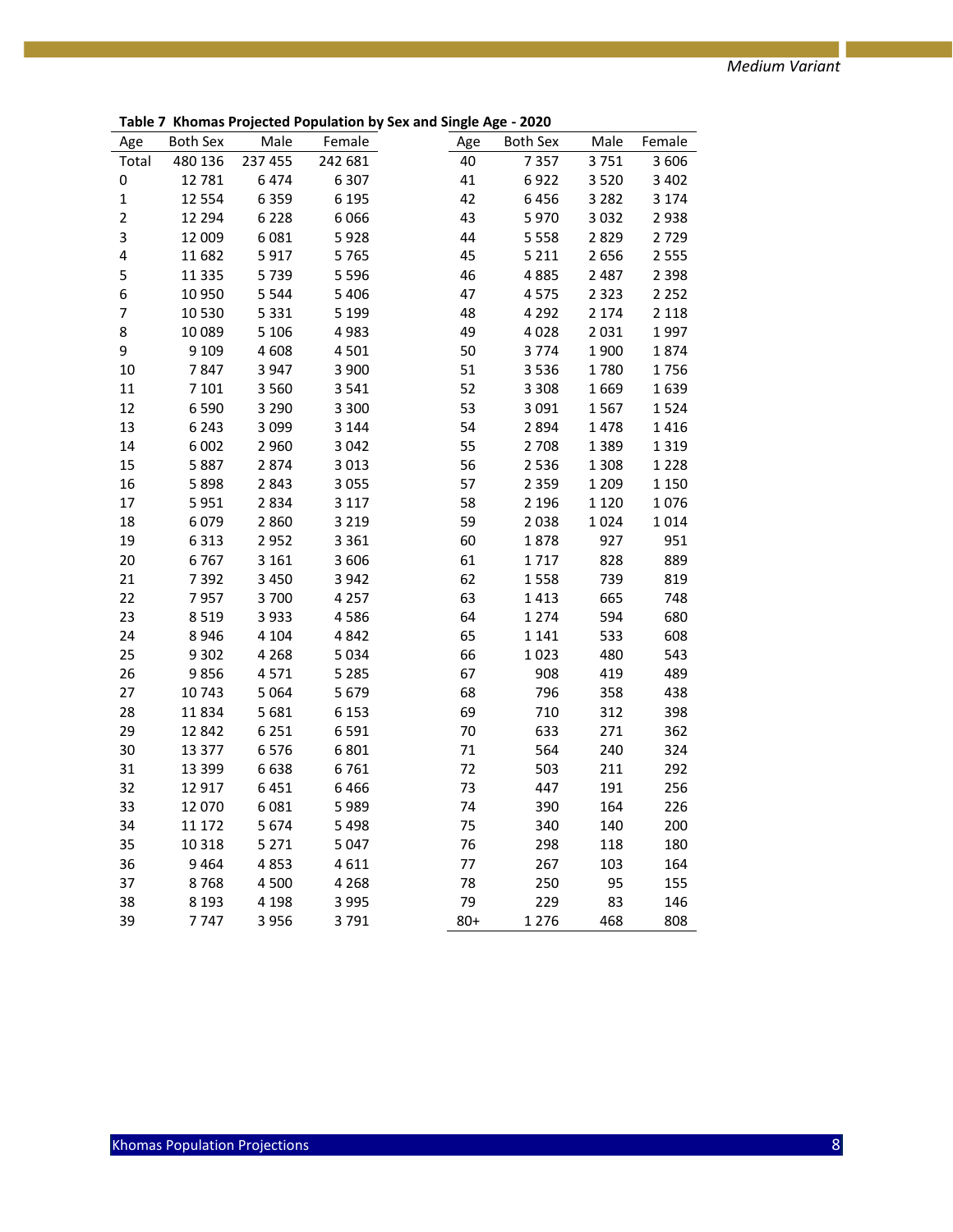| Age                      | <b>Both Sex</b> | Male    | Female  | Age | <b>Both Sex</b> | Male    | Female  |
|--------------------------|-----------------|---------|---------|-----|-----------------|---------|---------|
| Total                    | 496 546         | 245 442 | 251 104 | 40  | 7686            | 3 9 1 9 | 3767    |
| 0                        | 12 9 24         | 6546    | 6378    | 41  | 7 2 8 2         | 3706    | 3576    |
| $\mathbf 1$              | 12731           | 6449    | 6 2 8 2 | 42  | 6855            | 3 4 7 9 | 3 3 7 6 |
| $\overline{2}$           | 12 5 13         | 6338    | 6 175   | 43  | 6391            | 3 2 4 3 | 3 1 4 8 |
| 3                        | 12 267          | 6 2 1 3 | 6054    | 44  | 5 9 0 9         | 2 9 9 6 | 2913    |
| 4                        | 11986           | 6067    | 5919    | 45  | 5 4 9 0         | 2788    | 2702    |
| 5                        | 11 669          | 5 9 0 9 | 5760    | 46  | 5 1 3 6         | 2609    | 2527    |
| 6                        | 11 3 24         | 5732    | 5 5 9 2 | 47  | 4814            | 2 4 4 4 | 2 3 7 0 |
| $\overline{\mathcal{I}}$ | 10 942          | 5 5 3 8 | 5 4 0 4 | 48  | 4508            | 2 2 8 2 | 2 2 2 6 |
| 8                        | 10521           | 5 3 2 5 | 5 1 9 6 | 49  | 4 2 2 6         | 2 1 3 3 | 2093    |
| 9                        | 10078           | 5 0 9 9 | 4979    | 50  | 3 9 6 2         | 1993    | 1969    |
| $10\,$                   | 9 1 1 1         | 4603    | 4508    | 51  | 3708            | 1863    | 1845    |
| 11                       | 7860            | 3 9 4 2 | 3 9 1 8 | 52  | 3 4 7 3         | 1745    | 1728    |
| 12                       | 7 1 1 6         | 3 5 5 7 | 3 5 5 9 | 53  | 3 2 4 8         | 1635    | 1613    |
| 13                       | 6 6 0 6         | 3 2 8 7 | 3 3 1 9 | 54  | 3 0 3 2         | 1535    | 1497    |
| 14                       | 6 2 5 8         | 3 0 9 6 | 3 1 6 2 | 55  | 2838            | 1445    | 1 3 9 3 |
| 15                       | 6 1 0 2         | 2 9 9 4 | 3 1 0 8 | 56  | 2650            | 1353    | 1 2 9 7 |
| 16                       | 6069            | 2945    | 3 1 2 4 | 57  | 2 4 8 1         | 1273    | 1 2 0 8 |
| 17                       | 6080            | 2914    | 3 1 6 6 | 58  | 2 3 0 5         | 1 1 7 6 | 1 1 2 9 |
| 18                       | 6 1 3 2         | 2 9 0 3 | 3 2 2 9 | 59  | 2 1 4 8         | 1090    | 1058    |
| 19                       | 6 2 6 0         | 2930    | 3 3 3 0 | 60  | 1977            | 984     | 993     |
| 20                       | 6680            | 3 1 2 2 | 3 5 5 8 | 61  | 1809            | 877     | 932     |
| 21                       | 7321            | 3 4 3 1 | 3890    | 62  | 1651            | 782     | 869     |
| 22                       | 7942            | 3718    | 4 2 2 4 | 63  | 1497            | 696     | 801     |
| 23                       | 8 5 0 8         | 3 9 6 8 | 4 5 4 0 | 64  | 1353            | 623     | 730     |
| 24                       | 9065            | 4 1 9 8 | 4867    | 65  | 1 2 1 8         | 560     | 658     |
| 25                       | 9429            | 4 3 5 2 | 5 0 7 7 | 66  | 1090            | 506     | 584     |
| 26                       | 9722            | 4 4 9 9 | 5 2 2 3 | 67  | 972             | 454     | 518     |
| 27                       | 10 275          | 4800    | 5 4 7 5 | 68  | 863             | 396     | 467     |
| 28                       | 11 153          | 5 2 8 9 | 5864    | 69  | 753             | 335     | 418     |
| 29                       | 12 2 38         | 5 9 0 1 | 6337    | 70  | 670             | 291     | 379     |
| 30                       | 13 092          | 6387    | 6705    | 71  | 600             | 253     | 347     |
| 31                       | 13 4 74         | 6630    | 6844    | 72  | 533             | 223     | 310     |
| 32                       | 13 4 92         | 6687    | 6805    | 73  | 475             | 196     | 279     |
| 33                       | 13 0 11         | 6 500   | 6511    | 74  | 421             | 177     | 244     |
| 34                       | 12 165          | 6 1 3 0 | 6035    | 75  | 363             | 150     | 213     |
| 35                       | 11 186          | 5678    | 5 5 0 8 | 76  | 313             | 126     | 187     |
| 36                       | 10 254          | 5 2 3 0 | 5 0 2 4 | 77  | 275             | 106     | 169     |
| 37                       | 9 4 0 5         | 4816    | 4589    | 78  | 245             | 92      | 153     |
| 38                       | 8716            | 4 4 6 8 | 4 2 4 8 | 79  | 231             | 86      | 145     |
| 39                       | 8 1 4 5         | 4 1 6 8 | 3 9 7 7 | 80+ | 1 2 7 3         | 463     | 810     |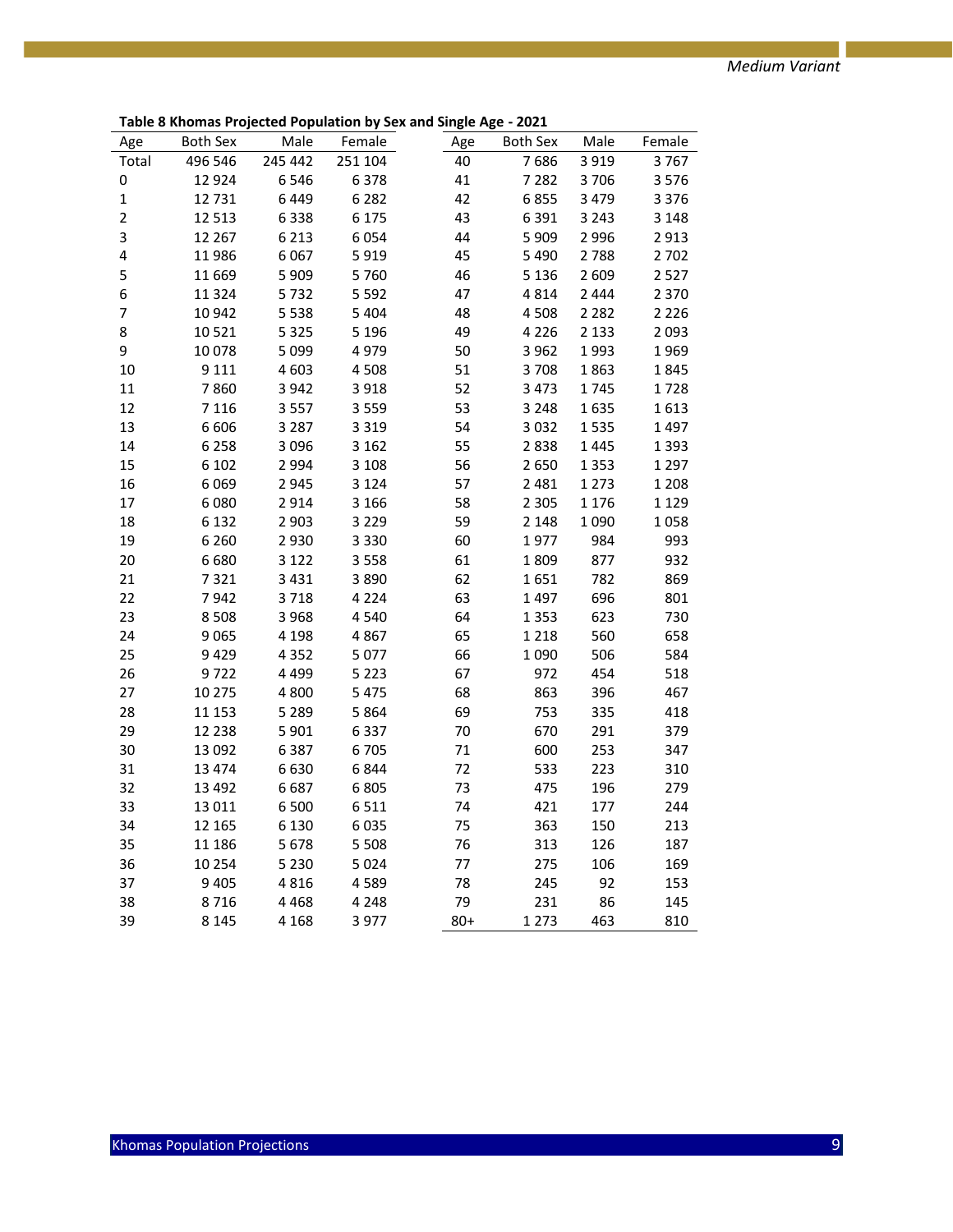**Table 9 Khomas Projected Population by Sex and Single Age - 2030**

| Age            | <b>Both Sex</b> | Male    | Female  | Age   | <b>Both Sex</b> | Male    | Female  |
|----------------|-----------------|---------|---------|-------|-----------------|---------|---------|
| Total          | 645 355         | 317716  | 327 639 | 40    | 13 3 95         | 6556    | 6839    |
| 0              | 13 377          | 6775    | 6 6 0 2 | 41    | 13 168          | 6463    | 6705    |
| $\mathbf 1$    | 13 3 24         | 6748    | 6576    | 42    | 12 4 9 9        | 6 1 6 3 | 6336    |
| $\overline{2}$ | 13 2 7 1        | 6720    | 6 5 5 1 | 43    | 11 488          | 5699    | 5789    |
| 3              | 13 2 2 2        | 6693    | 6529    | 44    | 10 4 61         | 5 2 2 1 | 5 2 4 0 |
| 4              | 13 167          | 6664    | 6 5 0 3 | 45    | 9544            | 4780    | 4764    |
| 5              | 13 117          | 6636    | 6481    | 46    | 8694            | 4 3 6 6 | 4328    |
| 6              | 13 0 59         | 6 6 0 7 | 6452    | 47    | 7997            | 4015    | 3 9 8 2 |
| $\overline{7}$ | 12 980          | 6565    | 6415    | 48    | 7423            | 3713    | 3710    |
| 8              | 12883           | 6516    | 6 3 6 7 | 49    | 6963            | 3 4 6 4 | 3 4 9 9 |
| 9              | 12753           | 6448    | 6 3 0 5 | 50    | 6566            | 3 2 6 2 | 3 3 0 4 |
| 10             | 12 604          | 6 3 6 5 | 6 2 3 9 | 51    | 6 1 4 2         | 3 0 4 1 | 3 1 0 1 |
| 11             | 12 4 32         | 6 2 6 9 | 6 1 6 3 | 52    | 5 6 9 3         | 2819    | 2874    |
| 12             | 12 2 2 5        | 6 1 5 2 | 6073    | 53    | 5 2 2 1         | 2584    | 2637    |
| 13             | 11974           | 6012    | 5962    | 54    | 4817            | 2 3 8 8 | 2 4 2 9 |
| 14             | 11 684          | 5859    | 5825    | 55    | 4488            | 2 2 2 7 | 2 2 6 1 |
| 15             | 11 4 4 4        | 5718    | 5726    | 56    | 4 1 7 8         | 2068    | 2 1 1 0 |
| 16             | 11 246          | 5 5 9 5 | 5 6 5 1 | 57    | 3883            | 1914    | 1969    |
| 17             | 11 0 22         | 5 4 6 0 | 5 5 6 2 | 58    | 3614            | 1771    | 1843    |
| 18             | 10761           | 5 3 0 4 | 5 4 5 7 | 59    | 3 3 7 5         | 1645    | 1730    |
| 19             | 9952            | 4881    | 5 0 7 1 | 60    | 3 1 2 4         | 1509    | 1615    |
| 20             | 9 1 1 2         | 4 4 2 0 | 4692    | 61    | 2874            | 1373    | 1501    |
| 21             | 8956            | 4 3 3 6 | 4620    | 62    | 2645            | 1 2 4 7 | 1398    |
| 22             | 9019            | 4 3 6 2 | 4657    | 63    | 2 4 2 0         | 1 1 3 4 | 1286    |
| 23             | 9 2 0 7         | 4 4 4 8 | 4759    | 64    | 2 2 2 6         | 1033    | 1 1 9 3 |
| 24             | 9486            | 4578    | 4 9 0 8 | 65    | 2035            | 943     | 1092    |
| 25             | 9743            | 4706    | 5 0 3 7 | 66    | 1867            | 869     | 998     |
| 26             | 9972            | 4824    | 5 1 4 8 | 67    | 1693            | 782     | 911     |
| 27             | 10 259          | 4970    | 5 2 8 9 | 68    | 1541            | 705     | 836     |
| 28             | 10634           | 5 1 5 7 | 5 4 7 7 | 69    | 1395            | 624     | 771     |
| 29             | 11 0 89         | 5 3 8 9 | 5 700   | 70    | 1 2 5 2         | 549     | 703     |
| 30             | 11 4 30         | 5 5 6 4 | 5866    | 71    | 1 1 2 8         | 482     | 646     |
| 31             | 11 6 26         | 5 6 5 0 | 5976    | 72    | 1006            | 427     | 579     |
| 32             | 11763           | 5703    | 6 0 6 0 | 73    | 890             | 377     | 513     |
| 33             | 11897           | 5741    | 6 1 5 6 | 74    | 789             | 334     | 455     |
| 34             | 11915           | 5729    | 6 1 8 6 | 75    | 688             | 292     | 396     |
| 35             | 11828           | 5 6 6 9 | 6 1 5 9 | 76    | 590             | 250     | 340     |
| 36             | 11 902          | 5711    | 6 1 9 1 | 77    | 508             | 208     | 300     |
| 37             | 12 2 65         | 5912    | 6 3 5 3 | 78    | 434             | 169     | 265     |
| 38             | 12816           | 6 2 1 9 | 6597    | 79    | 374             | 140     | 234     |
| 39             | 13 2 6 2        | 6464    | 6798    | $80+$ | 1589            | 571     | 1018    |